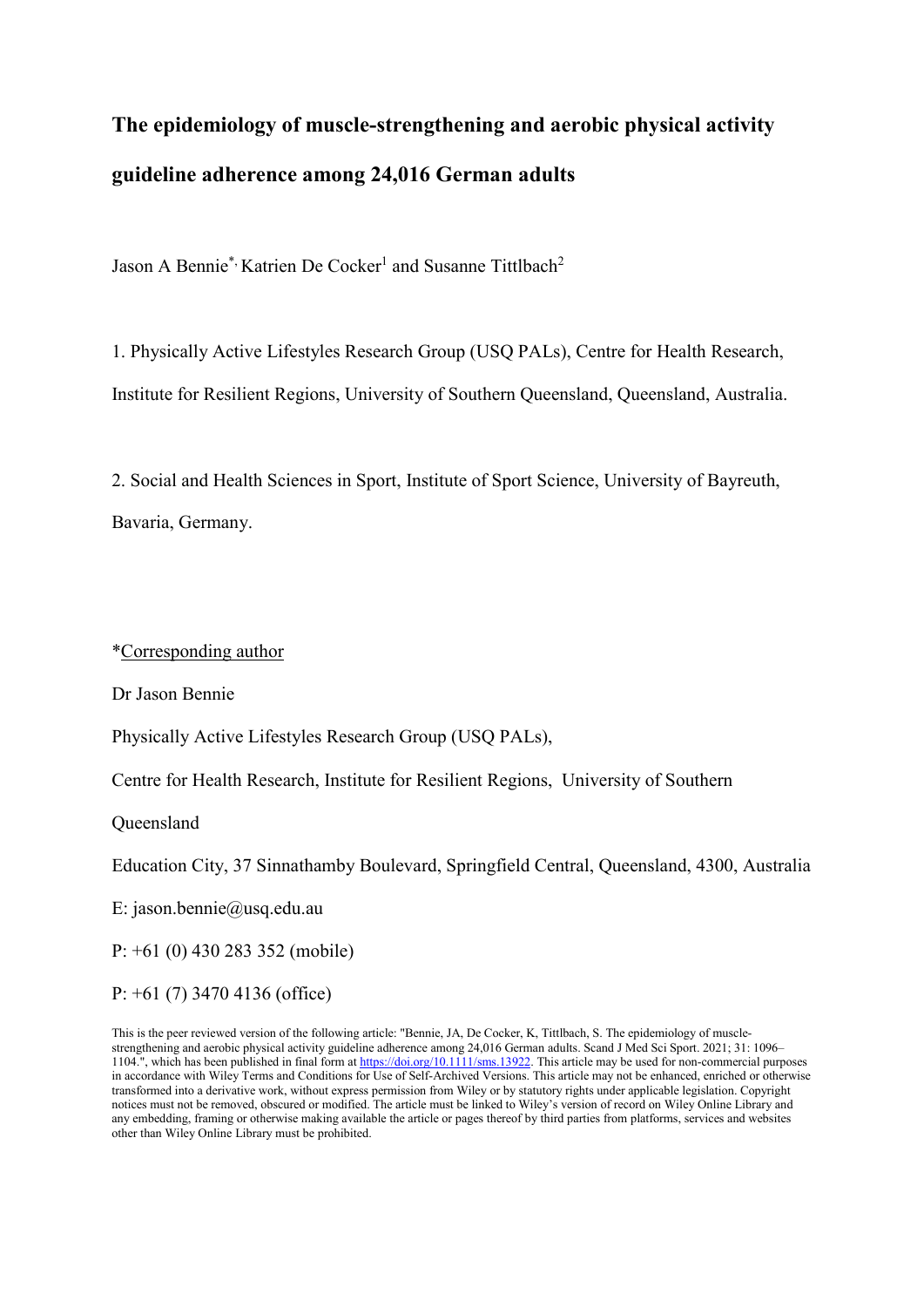#### **Abstract**

Despite the 2016 German '*National Recommendations for Physical Activity and Physical Activity Promotion*' stating that adults ( $\geq$ 18 years) should engage in: [i]  $\geq$ 150 minutes of aerobic moderate-to-vigorous-intensity physical activity/week (MVPA); and  $[i] \geq 2$  days/week of muscle-strengthening exercise (MSE), there is limited research on the descriptive epidemiology on the adherence to these guidelines among German adults. This study describes the prevalence and correlates of physical activity guideline adherence among a nationally representative sample of German adults. Data were drawn from the 2014 German Health Update survey, collected via a combination of web-based and mail surveys. Self-reported physical activity levels were assessed using the previously validated European Health Interview Survey Physical Activity Questionnaire. Weighted prevalence levels of the sample meeting the aerobic MVPA (≥150 minutes/week), MSE (≥2 times/week) and combined MVPA-MSE guidelines were calculated. Poisson regressions were used to assess prevalence ratios for physical activity guideline adherence categories across sociodemographic and lifestyle-related variables. Out of 24,016 participants (response rate = 27.6%), aged  $\geq$ 18 years, 45.3% (95% CI: 44.5-46.0%), 29.4% (95% CI: 28.7-30.1%) and 22.6% (95% CI: 21.9-23.2%) met the aerobic MVPA, MSE and combined guidelines, respectively. Population sub-groups less likely to meet the combined guidelines included those with poor self-rated health, being unemployed, low socioeconomic status, being a current smoker and those being overweight or obese. Since ~80% of German adults do not meet the nationally recommended combined aerobic MVPA-MSE physical activity guidelines, there is a necessity for large-scale public health interventions promoting both aerobic MVPA and MSE.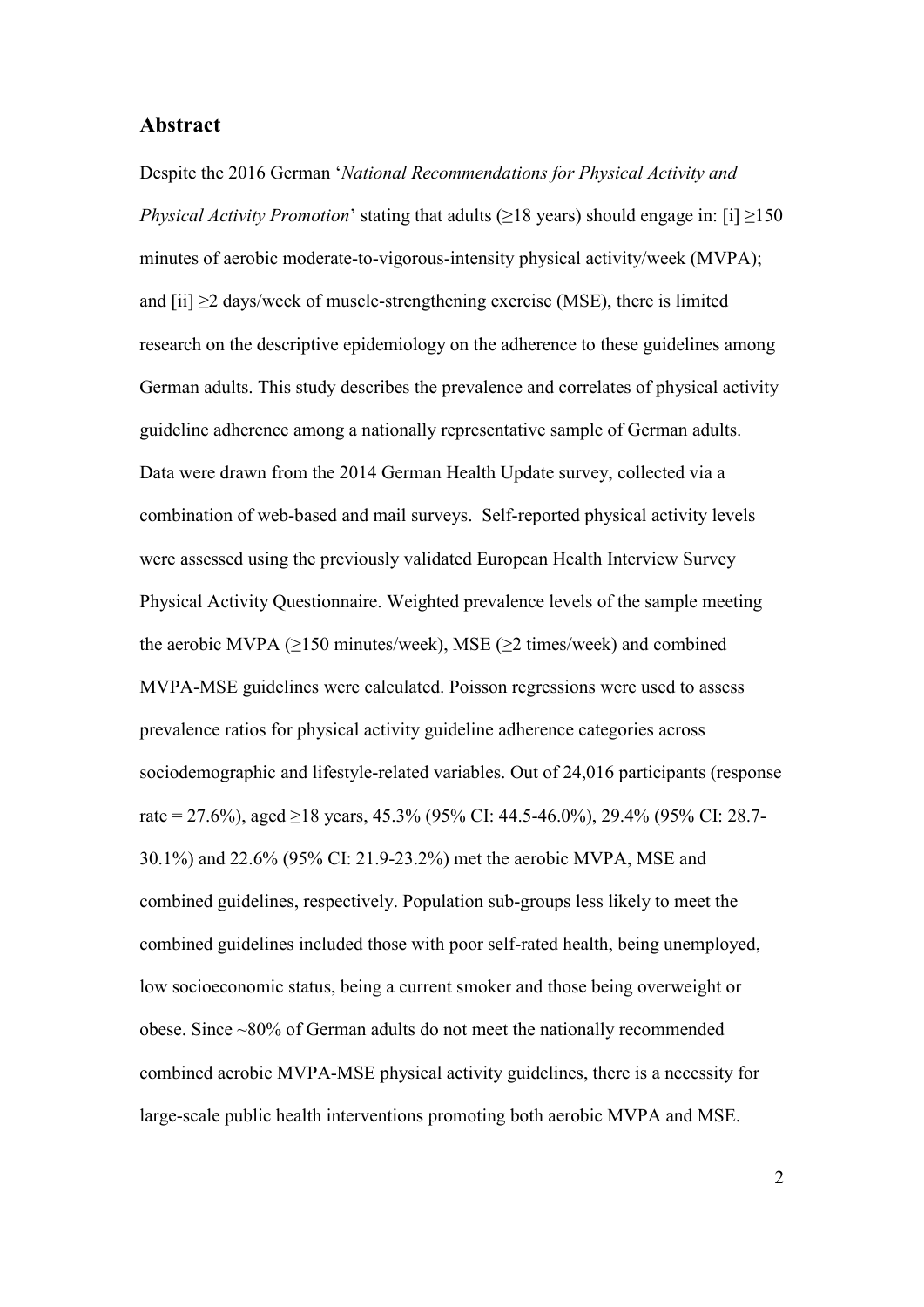Key Words: Public health surveillance, Strength training, aerobic, exercise.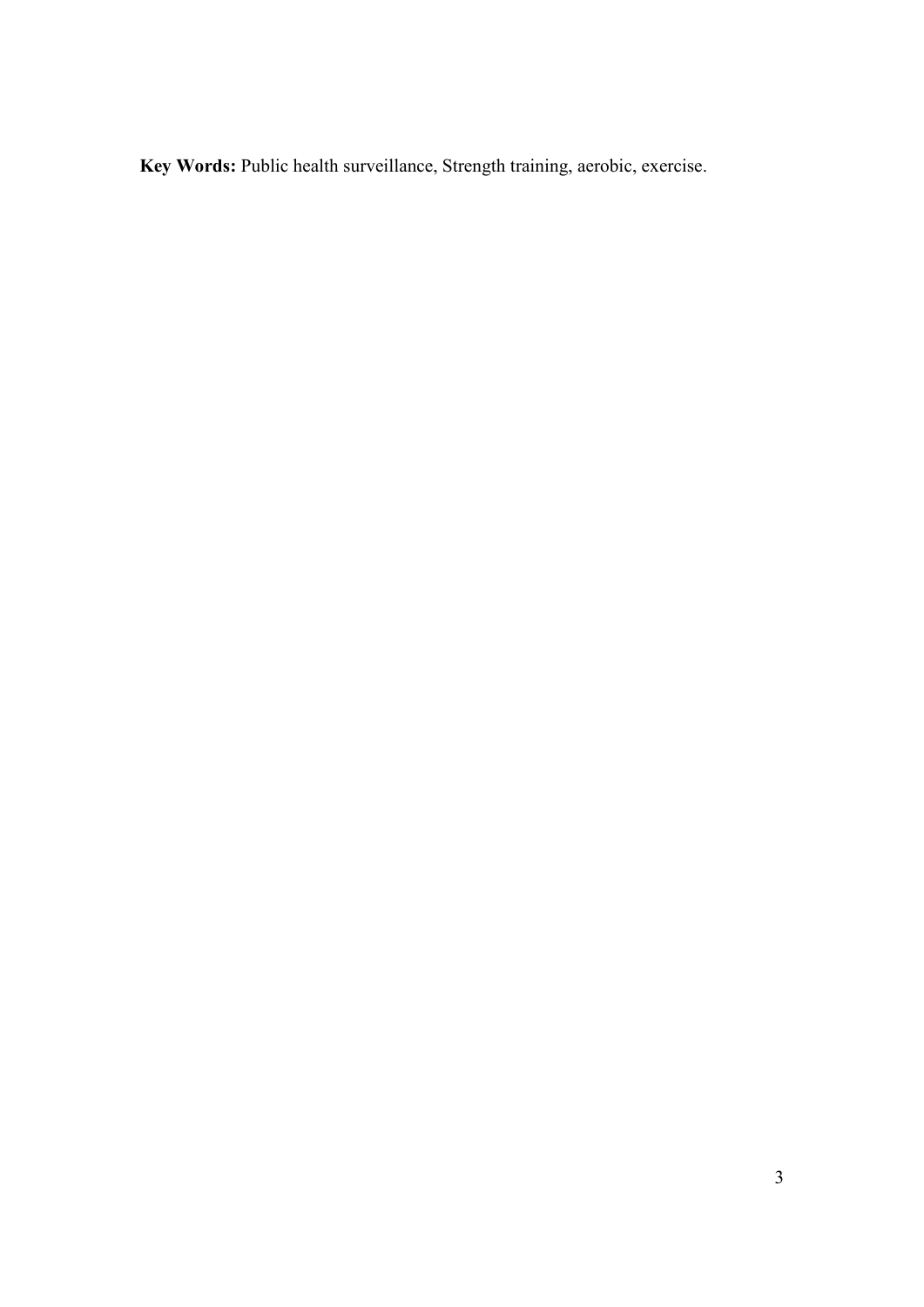# **1 Background**

Globally, approximately three-quarters of deaths are attributable to chronic diseases.  $<sup>1</sup>$ </sup> In high-income countries, such as Germany, chronic diseases including ischemic heart disease, Alzheimer's disease, stroke and diabetes are the leading causes of mortality and morbidity. <sup>2</sup> Physical inactivity is an independent risk factor for the development of chronic diseases, with epidemiological evidence showing that physical activity decreases the risk of all-cause mortality and the incidence of chronic health conditions. <sup>3</sup>

Since the 1970s, most physical activity guidelines have focused on promoting moderate-to-vigorous aerobic physical activity (MVPA; e.g. walking, cycling, running). <sup>4</sup> More recently, muscle-strengthening exercise (MSE; e.g. resistance exercise/weight training) has been added into global  $<sup>5</sup>$  and many national public health</sup> guidelines. 6-8 The 2016 German '*National Recommendations for Physical Activity and Physical Activity Promotion*' based on an expert survey and an appraisal of researched studies, <sup>9</sup> was the first German national guidelines to include both aerobic MVPA and MSE. These stated that adults  $(≥18$ years) should participate in: [i] at least 150 minutes/week of moderate physical activity (e.g. walking) or 75 minutes/week of vigorous physical activity (e.g. jogging), or an equivalent combination of both; and [ii] 2 or more days per week of MSE involving major muscle groups. <sup>9</sup>

The addition of combined MVPA-MSE into physical activity guidelines is due to the clinical and epidemiological evidence showing each activity mode has independent and cumulative health benefits. <sup>10</sup> In brief, aerobic MVPA is principally associated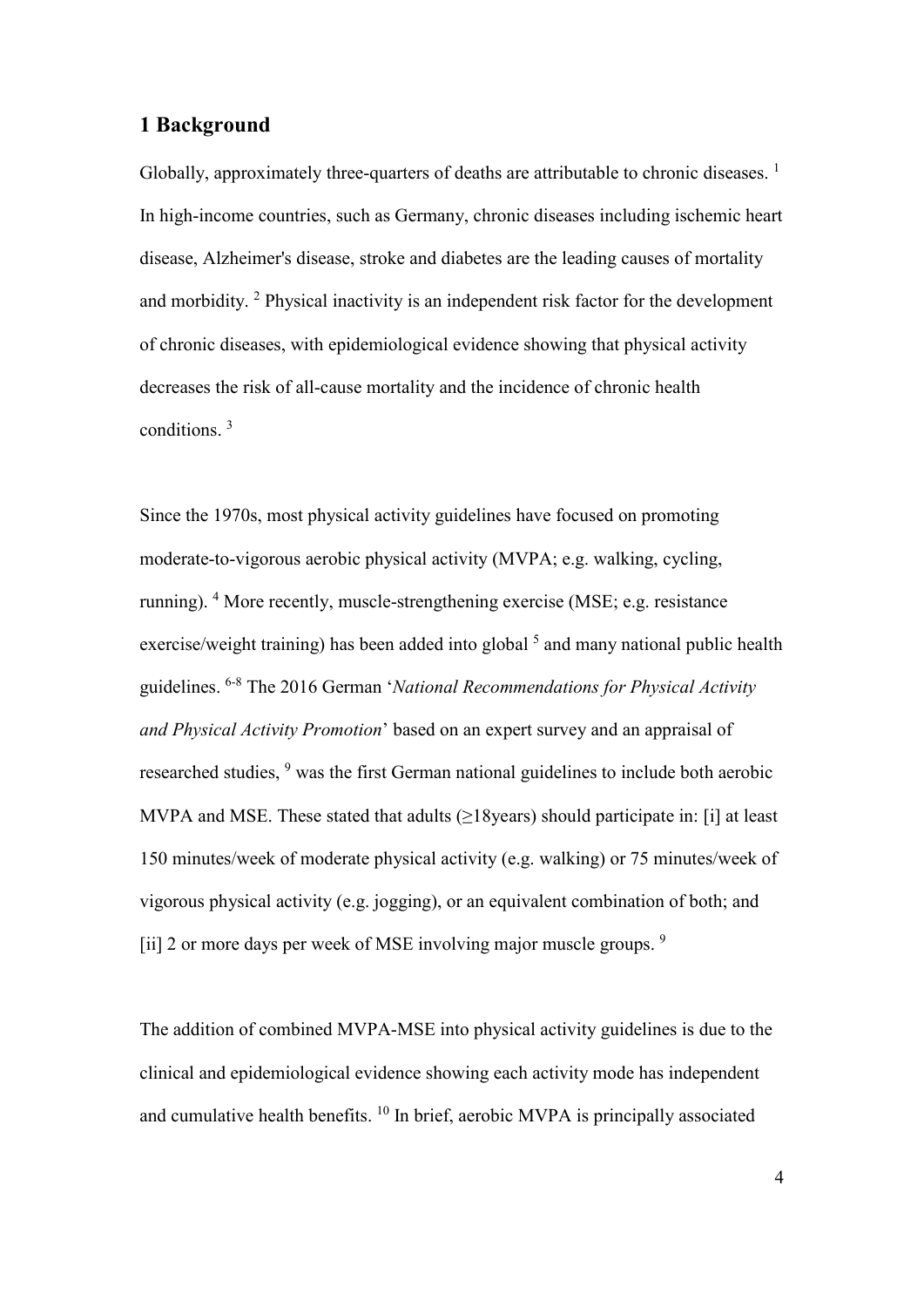with a reduced risk of cardiovascular disease, diabetes, colon/breast cancer and depression. <sup>11</sup> MSE is largely linked to increased skeletal mass/strength, bone density, ability to perform activities of daily living and reduced risk of falls. <sup>12</sup> Also, recent epidemiological studies have shown that compared to meeting one guideline alone, meeting both aerobic MVPA-MSE guidelines is prospectively associated with a lower risk of all-cause mortality. 13,14

Despite joint aerobic MVPA-MSE being nationally recommended, there is limited available data describing its prevalence and correlates among German adults. German public health surveillance studies have typically solely examined the populationlevels of aerobic MVPA guideline adherence, <sup>9</sup> with self-report estimates suggesting that  $\sim$  50% of adults meet the aerobic MVPA guideline. <sup>15,16</sup> A recent report showed that 29.4% of German adults reported meeting the MSE guideline, and 22.6% met the combined MVPA-MSE guidelines, with guideline adherence declining with age and education and males having a higher prevalence, compared to females. <sup>17</sup> However, limitations of that report were first, physical activity guideline adherence across other key sociodemographic/lifestyle factors was not included (e.g. socioeconomic status, self-rated health, body mass index),  $^{18}$  and second, a multivariable analysis (including sociodemographic and lifestyle factors) was not conducted. Reporting of physical activity levels by population sub-groups is vital for determining the most 'at-risk' populations, <sup>19</sup> and essential to inform/guide optimal public health policy. Moreover, such research could be used to enhance the success of future large-scale physical activity interventions within Germany.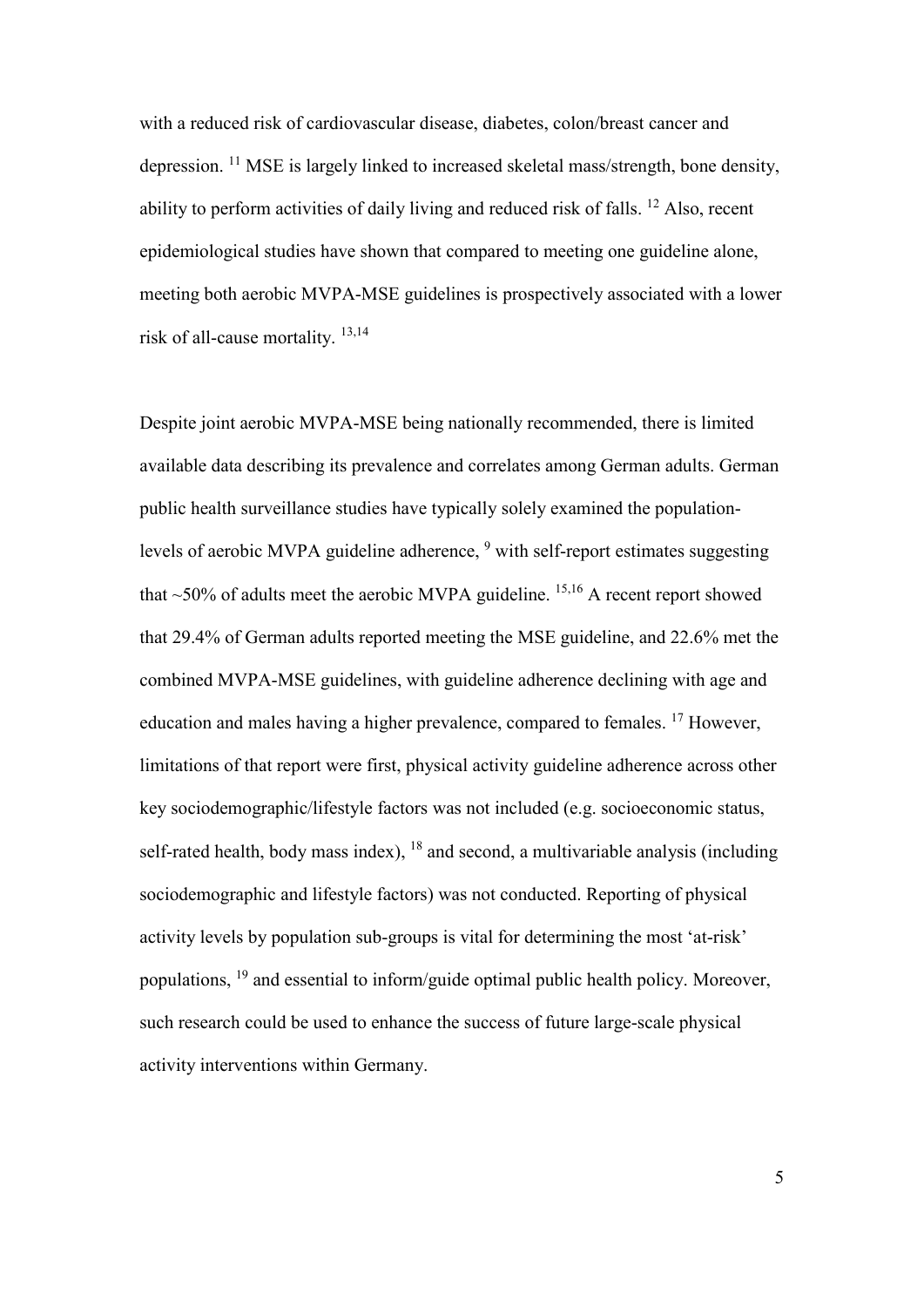The primary aim of this study is to determine the prevalence of MVPA, MSE and combined MVPA-MSE guideline adherence among a representative sample of German adults. A secondary aim is to examine how physical activity guideline adherence varies across sociodemographic/lifestyle factors.

# **2 Methods**

#### *2.1 Sample*

Data were drawn from the 2014 German Health Update (hereafter: GEDA 2014). The GEDA 2014 is a population-based cross-sectional health interview survey conducted on behalf of the Robert-Koch-Institute as part of the German Federal Ministry of Health. Ethics approval for the GEDA 2014 was obtained by the Robert-Koch-Institute and all participants provided informed consent to participate. The purpose of the GEDA is to provide a health monitoring survey that produces reliable information on the actual German adult population's health status, health determinants and health care utilization. <sup>20</sup>

An overview of the methods used in the GEDA 2014 is available elsewhere.<sup>20</sup> Conducted between November 2014 and July 2015, a two-stage stratified cluster sampling approach was used to recruit persons aged  $\geq$ 18 years with permanent residence in Germany. Two modes of data collection were used: [i] self-administered web questionnaire (SAQ-Web); and [ii] self-administered paper questionnaire (SAQ-Paper). Initially, 90,102 invitations to participate were sent, with 24,016 fully completed (response rate=  $26.9\%$ ), with 11,253 via SAQ-Web (45.3%) and 13,571 via SAQ-Paper (54.7%). 17,20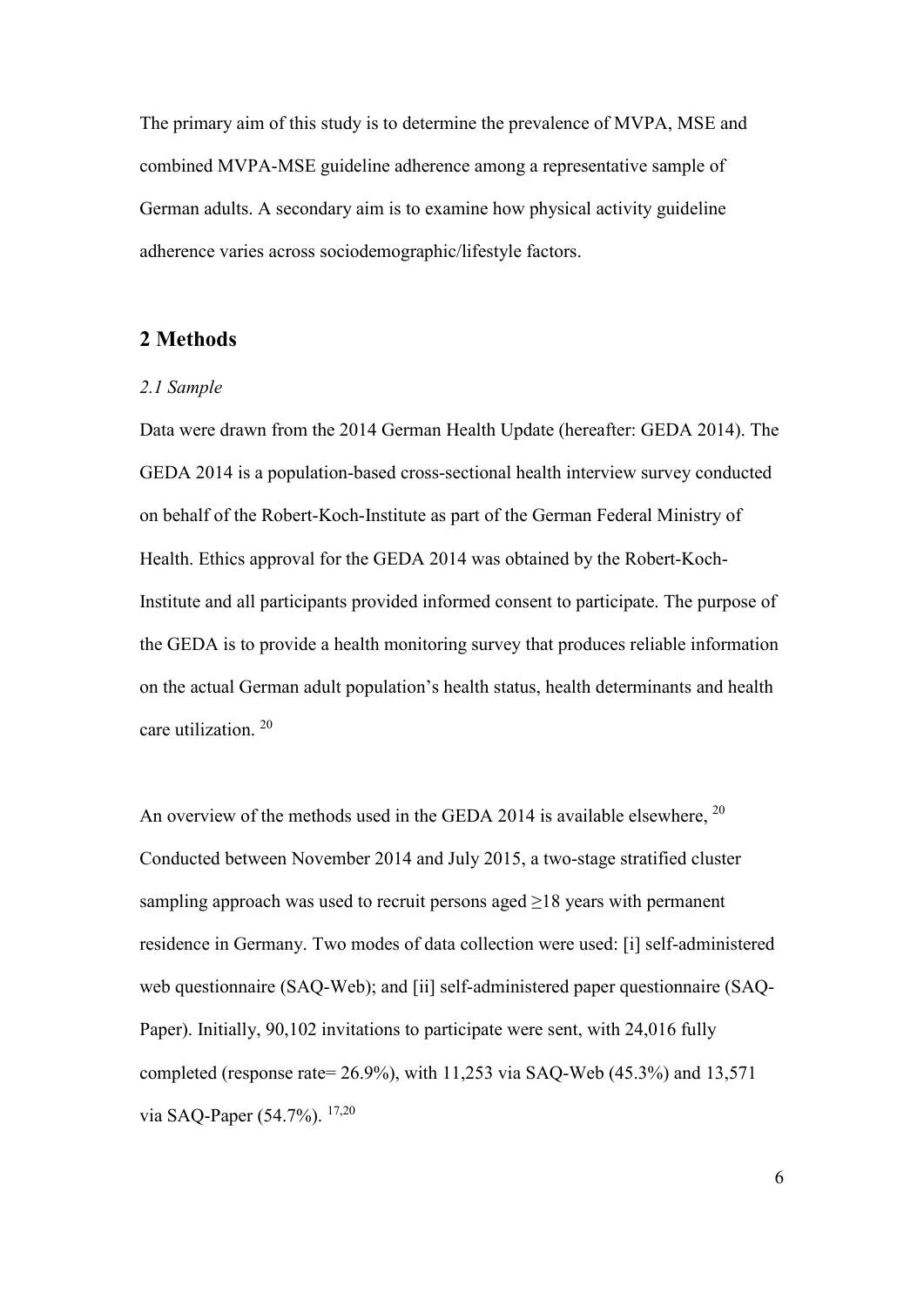In the current study, we only included data from those who fully responded to the physical activity items. To increase generalisability, we did not apply any further inclusion/exclusion criteria. 21-24 Additionally, since the German physical activity guidelines for MVPA and MSE apply to both adults (aged 18–64 years) and older adults (aged  $>65$  years), <sup>9</sup> we included adults aged  $>18$  years.

#### *2.2 Physical activity (aerobic MVPA and MSE) assessments*

Self-reported physical activity levels were assessed using the European Health Interview Survey Physical Activity Questionnaire (EHIS-PAQ). <sup>25</sup> The EHIS-PAQ is a reliable and valid physical activity assessment tool for use in public health surveillance, and an overview of the development, design and psychometric testing this instrument has been described elsewhere. <sup>25</sup>

#### *1. Aerobic MVPA*

Consistent with standardised protocols,  $2<sup>5</sup>$  to count towards meeting the aerobic MVPA guideline, we included physical activity accrued within the domains of: [i] moderate-to-vigorous aerobic recreational physical activity (e.g. Nordic walking, brisk walking, ball games, jogging, bicycling, swimming, aerobics, rowing, badminton); and [ii] transport-related physical activity (e.g. walking/cycling). For these two domains, respondents were asked to consider physical activity during a 'typical week', with the bout of activity having to last for  $\geq 10$  minutes. A validation study showed that when assessing moderate-to-vigorous aerobic recreational and transport-related physical activity, the EHIS-PAQ items have 'good' test-retest reliability (Intraclass correlation coefficient [ICC] =0.72-0.73) and fair-to-poor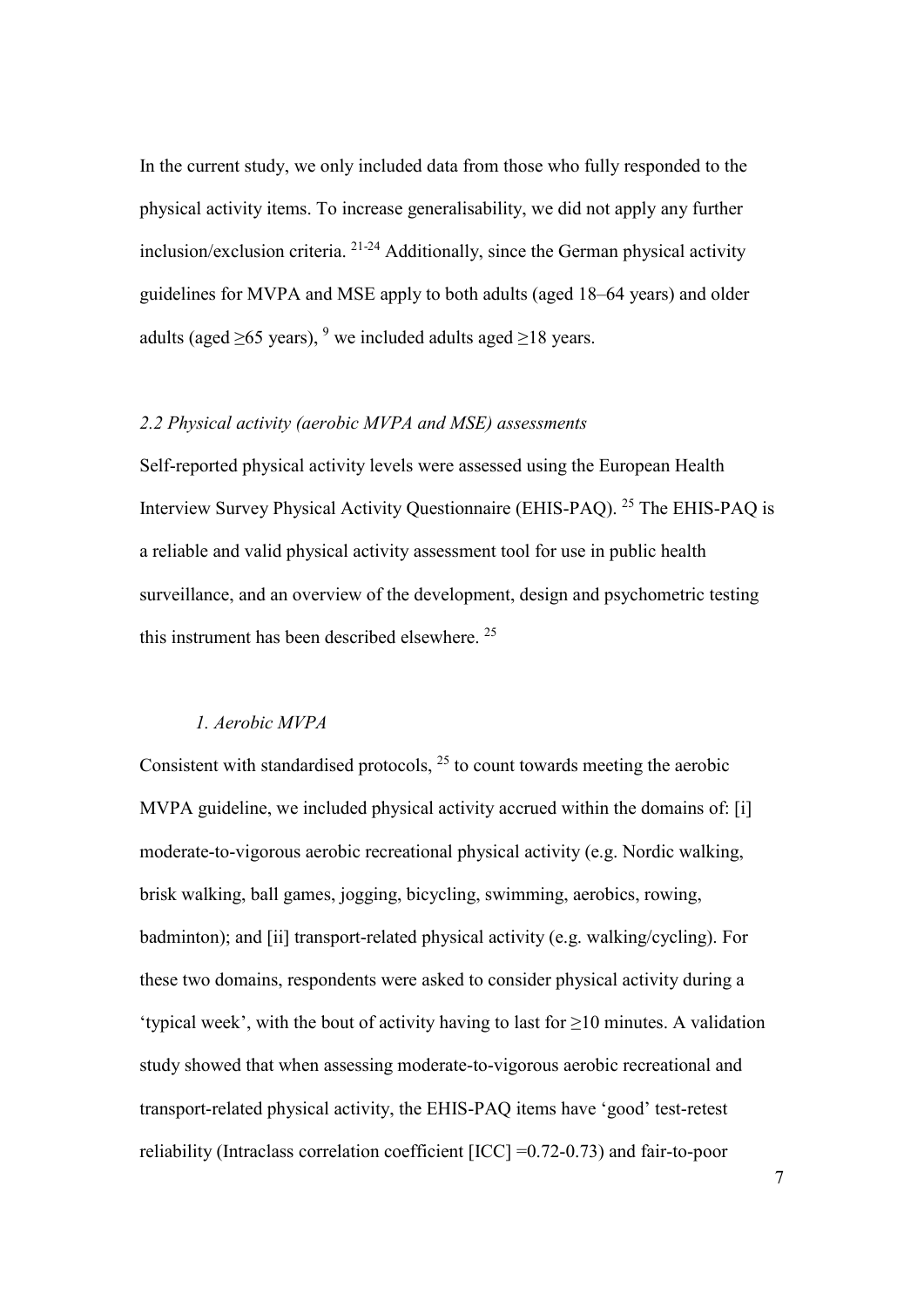concurrent validity (Spearman's rank-order correlation =0.36 for transport-related physical activity; and 0.32 moderate-to-vigorous physical activity), using accelerometry as the standard). 26

Aerobic MVPA levels were calculated for the sample using a previously established scoring protocol. <sup>25</sup> In brief, for transport-related physical activity four items focused on commuting and active traveling to get from one place to another and inquired about the number of days per week and the time per day spent walking and cycling. Minutes per week spent in transportation-related physical activity (in metabolic equivalent [MET] minutes per day) were calculated by summing the minutes spent walking and cycling, each weighted with MET intensity values (i.e., 3.3 for walking and 6.0 for cycling), provided by Ainsworth's physical activity Compendium. <sup>27</sup> For moderate-to-vigorous aerobic recreational physical activity, there was no distinction between moderate and vigorous intensity physical activity, as such, this item refers to all activity as 'at least moderate intensity'. Participants were asked about how many days and the total duration during a typical week they spent in leisure-time sports or fitness pursuits. Minutes per week spent in MVPA were calculated by combining transport-related physical and moderate-to-vigorous aerobic recreational physical activity. Concordant with the German physical activity guidelines, participants were dichotomised as either: [i] 'meeting the aerobic MVPA guidelines' (≥150 minutes/week of moderate-to-vigorous-intensity, or [ii] 'not meeting the aerobic MVPA guidelines' (not meeting the above classification).

#### *2. Muscle-strengthening exercise*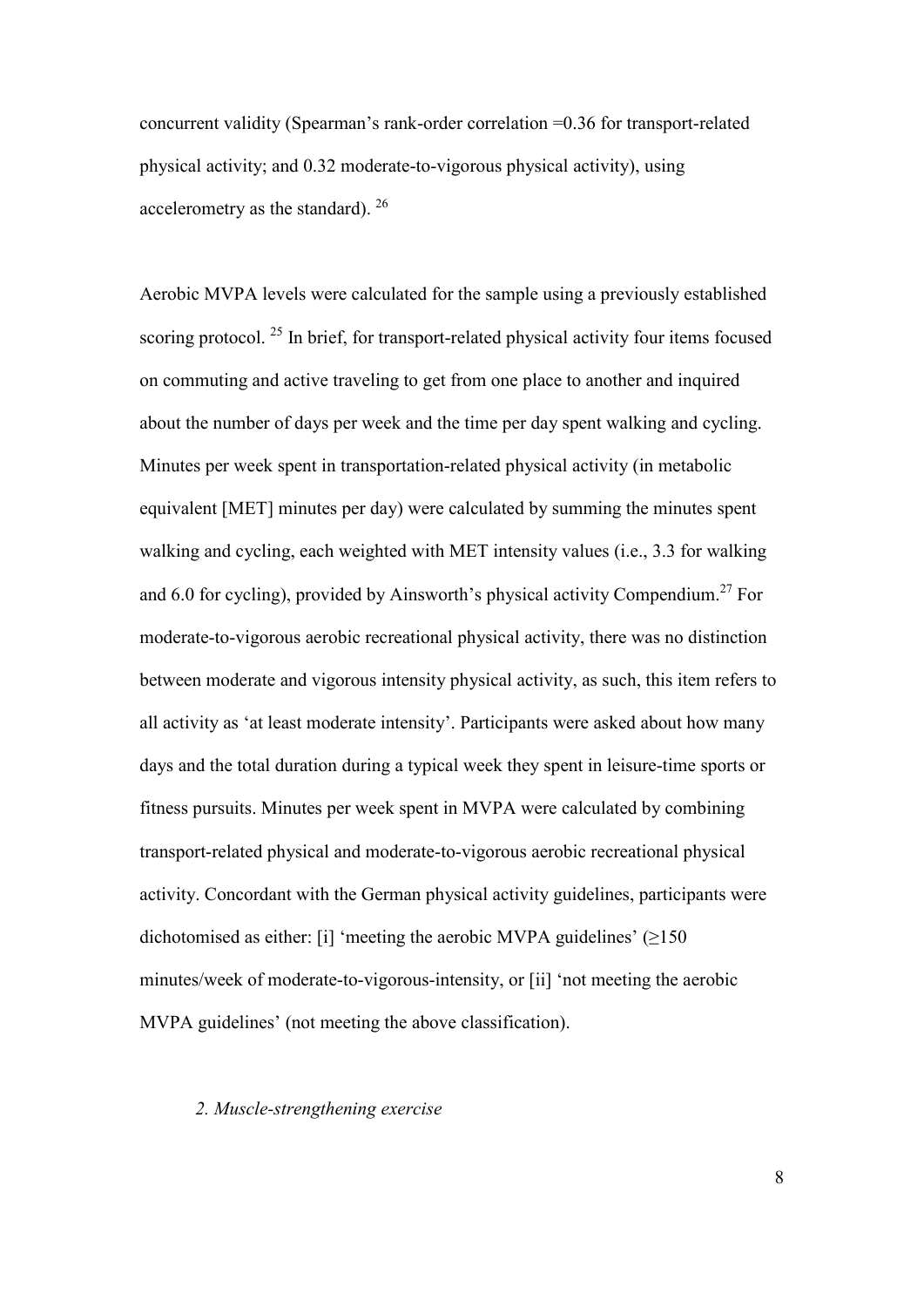To assess participation in MSE, respondents were asked, "*In a typical week, on how many days do you carry out physical activities specifically designed to strengthen your muscles such as doing resistance training or strength exercises? Include all such activities even if you have mentioned them before*.". When considering this question, respondents were prompted to consider a range of MSE-related activities, such as resistance training, strength exercises (using weights, elastic band, own body weight, etc.), knee bends (squats) and push-ups (press-ups). This item has shown to have 'fair' test-retest reliability (ICC=  $0.55$ ), <sup>25</sup> and similar items have shown evidence of concurrent validity (kappa =  $0.52$ ) (using a physical activity log as the standard).<sup>28</sup> According to the German physical activity guidelines, <sup>9</sup> participants were dichotomised as either; [i] 'meeting the MSE guideline'  $(\geq 2$  days/week of MSE involving major muscle groups), or [ii] 'not meeting the MSE guideline' (not meeting the above classification).

#### *3. Meeting the combined MVPA-MSE guidelines*

Consistent with the German public health guidelines, <sup>9</sup> the sample was dichotomised as either: [i] 'meeting the combined aerobic MVPA-MSE guidelines'  $(\geq 150$  MVPA minutes/week AND ≥2 days/week of MSE); or [ii] 'not meeting the aerobic MVPA-MSE guidelines' (not meeting the above classification).

#### *2.2 Sociodemographic, socioeconomic status and lifestyle variables*

Sociodemographic (sex, age, nationality, socioeconomic status, current life situation) and lifestyle variables (self-rated health, body mass index [BMI], current smoking status) were assessed using standard survey items. Each sociodemographic/lifestyle variable was chosen due to its known association with combined MVPA-MSE, 21-24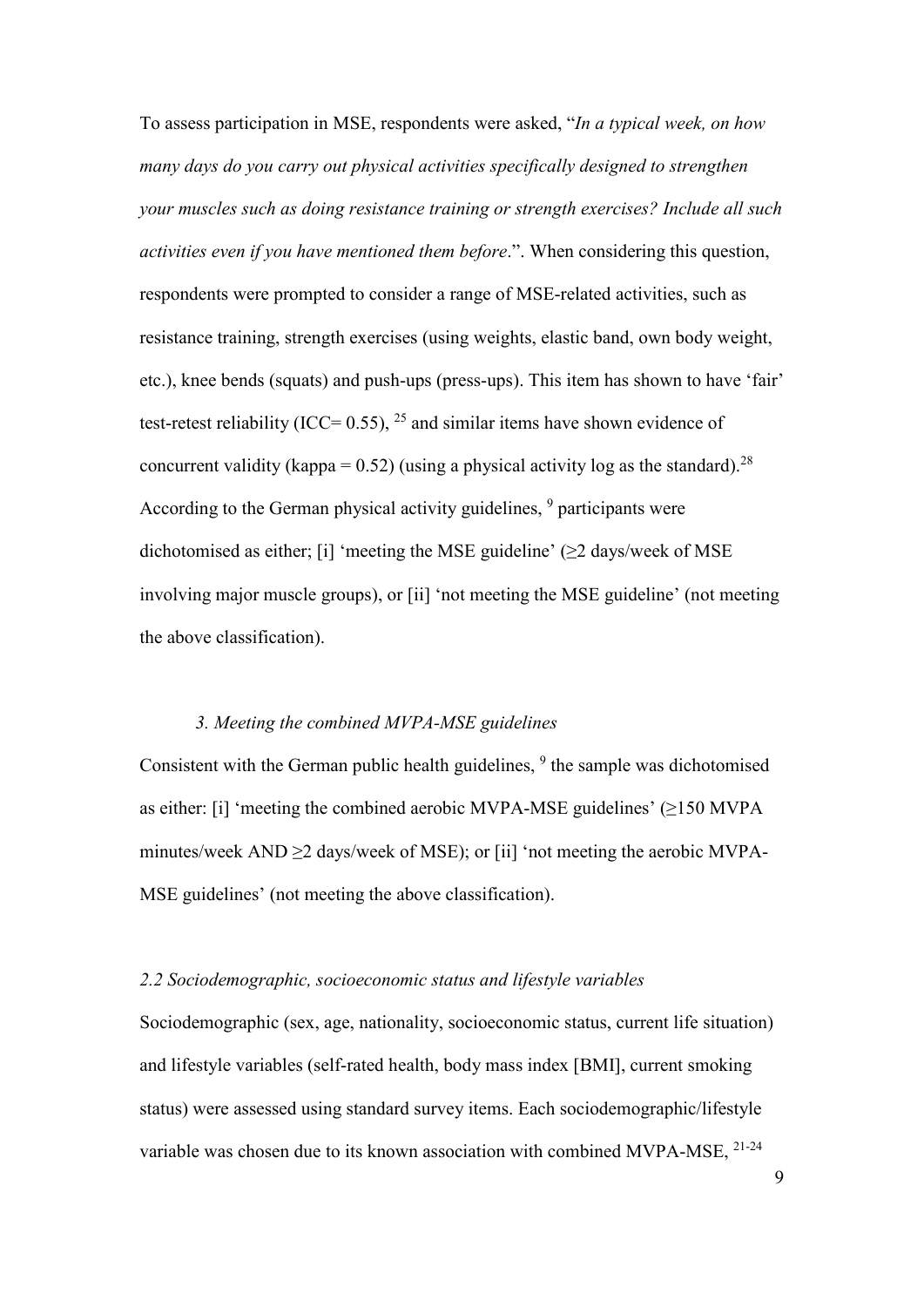and sub-categories were created to be consistent with previous studies from the GEDA 2014. <sup>29</sup> Socioeconomic status (low, medium or high) was assessed using the previously validated, German-specific, Socioeconomic SES index (SES Index). <sup>29</sup> An overview of the development of the SES Index can be found elsewhere. <sup>29</sup> The SES Index is based on information from three constructs: [i] formal education/vocational training; [ii] occupational status; and [iii] equivalenced to net household income. This index is calculated as a total points score based on the point values assigned to each construct. A distribution-based distinction of three status groups is made for the analyses, with the low and high-status groups each comprising 20% and the medium status group 60% of the population. <sup>29</sup> Self-rated health was assessed on a 5-point scale (1= 'very good' to 5= 'very poor'). BMI was calculated based on self-reported measured height and weight, and categorised into:  $\langle 18.5 \text{ kg/m}^2 \text{ (underweight)} \rangle$ ; from  $\geq$ 18.5 kg/m<sup>2</sup> to <25 kg/m<sup>2</sup> (acceptable weight range); from  $\geq$ 25 kg/m<sup>2</sup> to <30 kg/m<sup>2</sup> (overweight); and  $\geq$ 30 kg/m<sup>2</sup> (obese).

#### *2.3 Statistical analysis*

All statistical analyses were conducted using Complex Sample Module, IBM SPSS 24.0 statistical software (SPSS Inc. an IBM Company, Chicago, IL). To enhance population representativeness, each GEDA 2014 responded was provided with a sample weight to correct for non-response. Detailed information on the methodological considerations for the sample weights in the GEDA 2014 is available elsewhere 30,31.

To assess the primary study aim, population-weighted percentages and their 95% confidence intervals (95% CI) were calculated for: [i] meeting the aerobic MVPA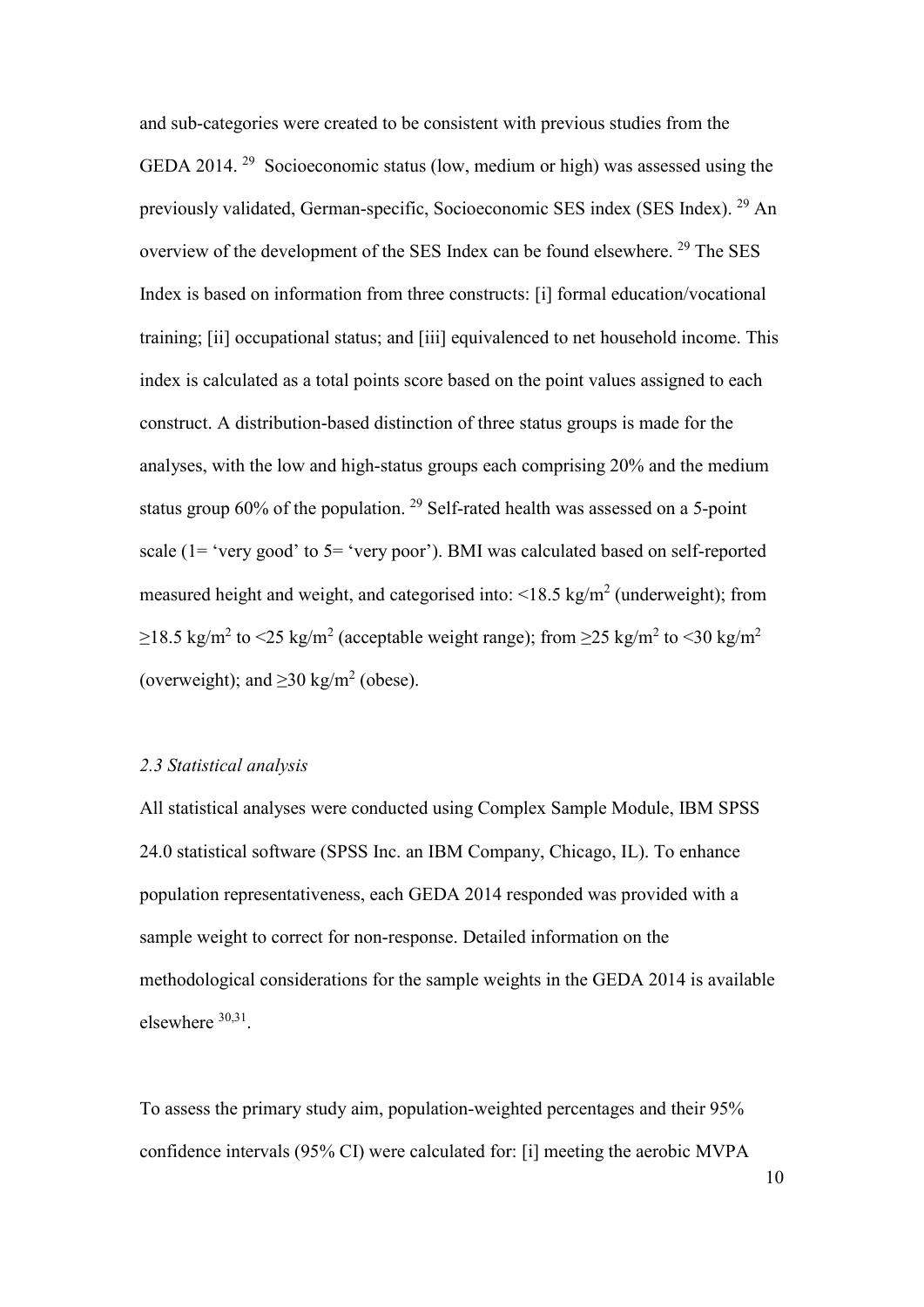guideline; [ii] meeting the MSE guideline; [iii] meeting both aerobic MVPA-MSE guidelines. Chi-squared tests were used to test the unadjusted differences between the prevalence rates by sociodemographic and lifestyle variables.

To assess the secondary aim, generalized linear models using Poisson regression with robust error variance were conducted to calculate prevalence ratios (PRs) between sociodemographic and lifestyle variables, and: [i] meeting/not meeting aerobic MVPA guideline; [ii] meeting/not meeting the MSE guideline; [ii] meeting/not meeting the combined MVPA-MSE guidelines. Each model included the following explanatory variables: sex (reference group  $[ref] = "male"$ ); age (ref= $"18-29$  years"); socioeconomic status (ref = "high"); current life situation (ref: 'full-time employed'); nationality (ref= "German"); self-rated health (ref = "very good"); BMI (ref = "normal weight") and current smoking status (ref= 'non-smoker'). For these Poisson regression analyses, PRs and their 95% CIs were reported.

*<<Insert Table 1 here >>*

# **3 Results**

Data from 24,016 adults aged were included in the analysis. Socioeconomic and lifestyle characteristics of participants are shown in Table 1. Among the weighted sample, over half were female (51.1%), over one third were aged 45–64 years (36.4%), just under half were full-time employed (47.0%) and the majority were of German nationality (96.4%). Over half rated their health as 'good' (53.4%), just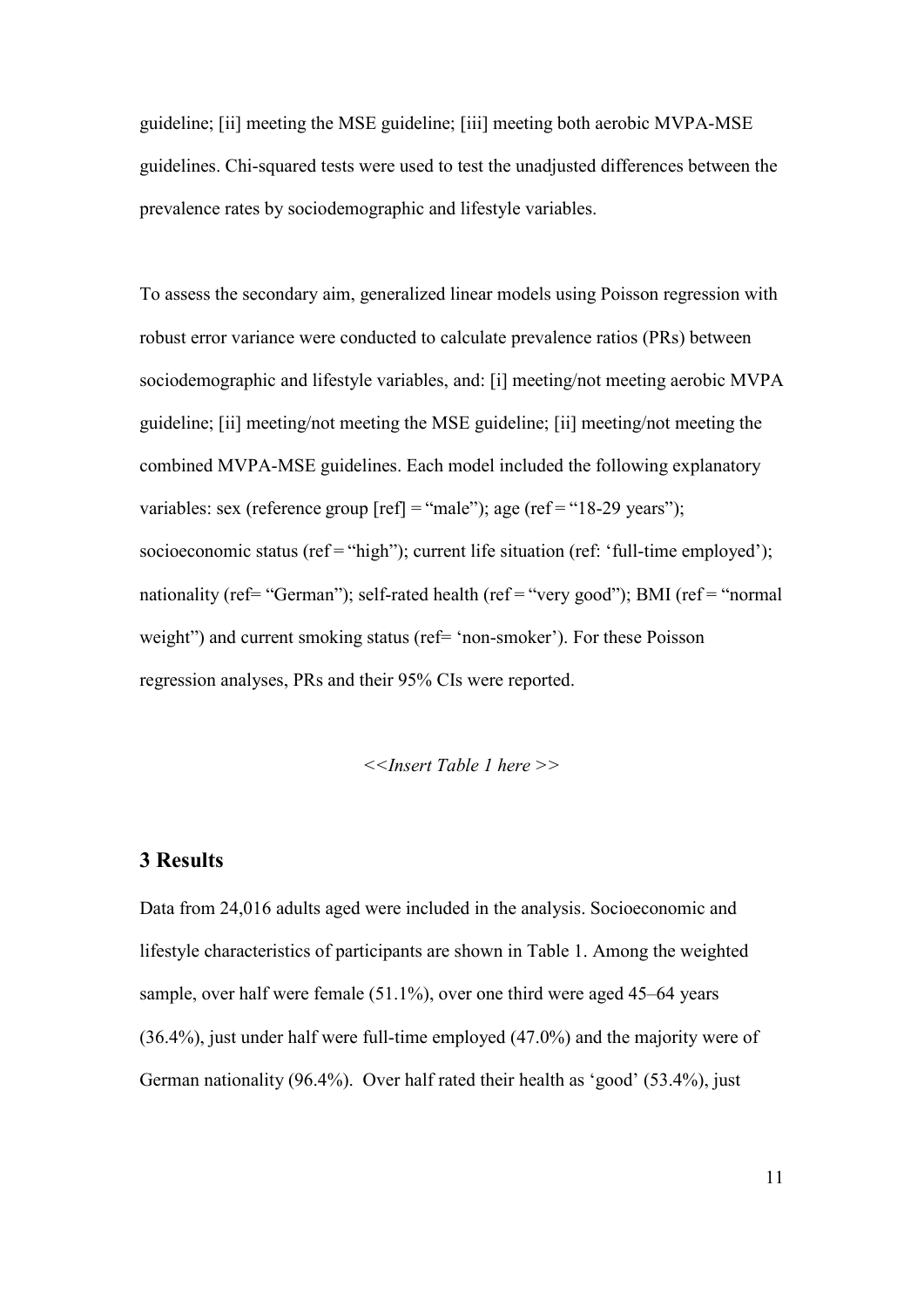under half had a 'normal' BMI ( $\geq$ 18.5 to <25 kg/m<sup>2</sup>) (51.3%) and over three quarters were non-smokers (77.6%).

A total of 45.3% (95% CI: 44.5%-46.0%) met the aerobic MVPA guideline, 29.4% (95% CI: 28.7%-30.1%) met the MSE guideline and 22.6% (95% CI: 21.9%-23.2%) met the combined aerobic MVPA-MSE guidelines. Except for nationality, significant differences between the proportions meeting all guidelines were observed across the remaining sociodemographic and lifestyle variables (*p <0.001* for all other comparisons) (Table 1).

$$
\leq
$$

In the Poisson regression, across each sociodemographic and lifestyle factor, the adjusted PRs (APRs) were generally similar for all physical activity guideline adherence categories (Table 2). Compared to men, females had a lower likelihood (APR=0.88; 95% CI: 0.83-0.92) of meeting both guidelines. By age, compared to the youngest respondents (aged 18-29 years), the APRs for meeting both guidelines were lowest among those aged 30-44 years (APR=0.58; 95% CI:0.53-0.63), and similarly lower for those aged 45-64 years and ≥65 years, respectively. When compared to those who were full-time employed, students were more likely to meet both guidelines (APR=1.73; 95% CI:1.58-1.90), but those who unemployed were less likely to meet both guidelines (APR=0.78; 95% CI:0.68-0.89). Compared to those with German nationality, apart from those as Non-German and not in the European Union being less likely to meet the MVPA guideline (APR=0.83; 95% CI:0.69-0.99), there were no significant differences across the other guideline adherences categories.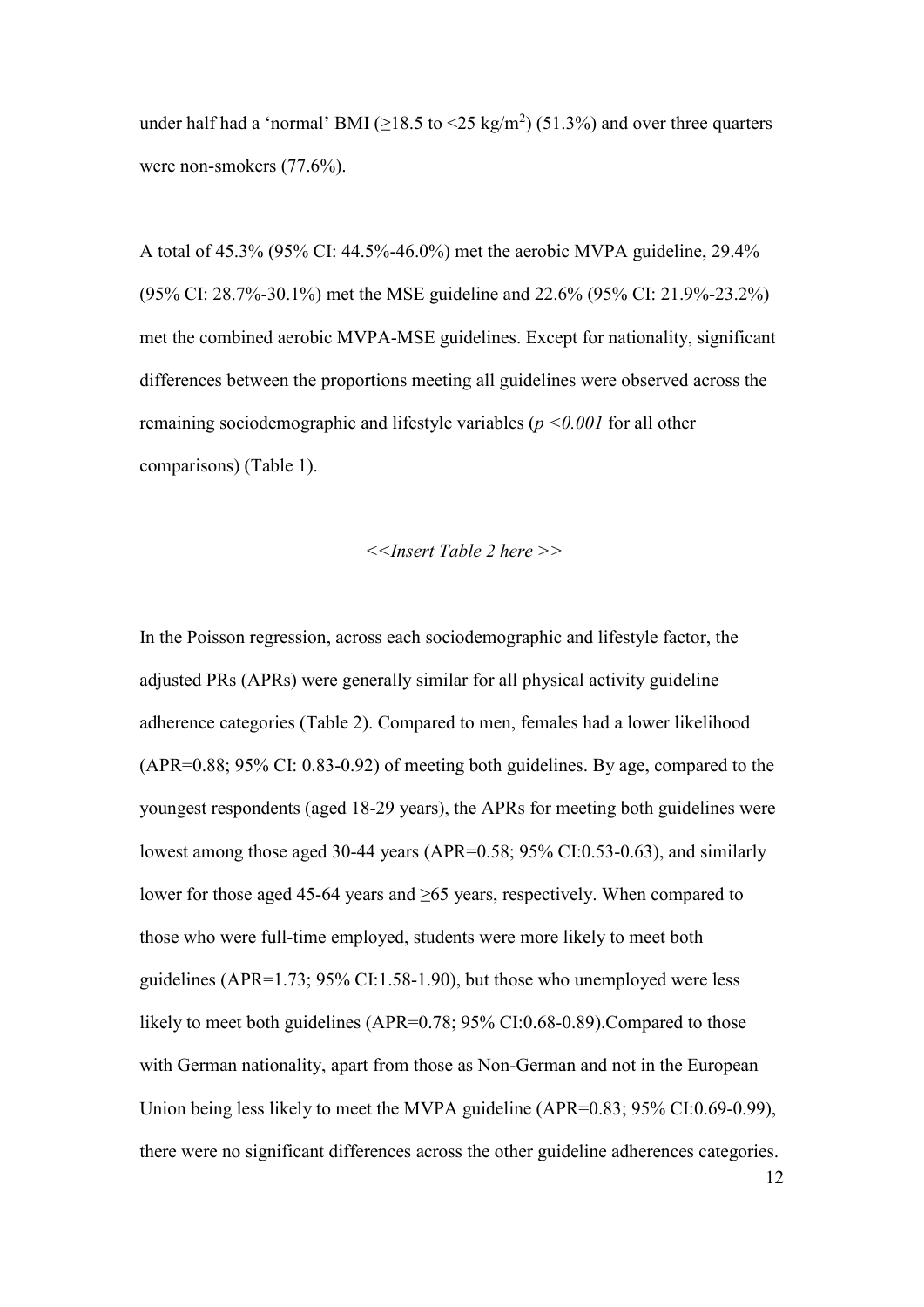The likelihood of meeting each physical activity guideline category decreased by decreasing socioeconomic status and self-rated health. The APRs for both aerobic MVPA-MSE guidelines was lowest among those with 'very poor', 'poor', and 'moderate' self-rated health (APR range =0.20-0.46), and those with 'low' socioeconomic status (APR=0.53; 95% CI:0.48-0.59). Compared to those with 'normal' BMI, those classified as 'overweight' (APR=0.79; 95% CI:0.74-0.84) and 'obese' (APR=0.48;  $95\%$  CI:0.44-0.83) were  $31\%$  and  $52\%$  less likely to meet the combined guidelines, respectively.

# **4 Discussion**

Approximately 80% of German adults did not meet the nationally recommended physical activity guidelines of  $\geq$ 150 minutes per week of aerobic MVPA and MSE  $\geq$ 2 days per week. Considering that evidence that combined aerobic MVPA-MSE is independently associated with multiple beneficial health outcomes, 13,14,22,32,33 our findings suggest the need for immediate public health action to address physical inactivity in Germany.

The physical activity prevalence estimates (both aerobic MVPA, MSE and combined MVPA-MSE) presented in the current paper suggest that inactivity among German adults is currently underestimated. A recent study based on pooled data from several national public health surveillance surveys worldwide from 2002-2016, stated that 42.2% of German adults ( $\geq$ 18 years) were classified as inactive. <sup>15</sup> However, the German data analysed in that study included physical activity estimates solely based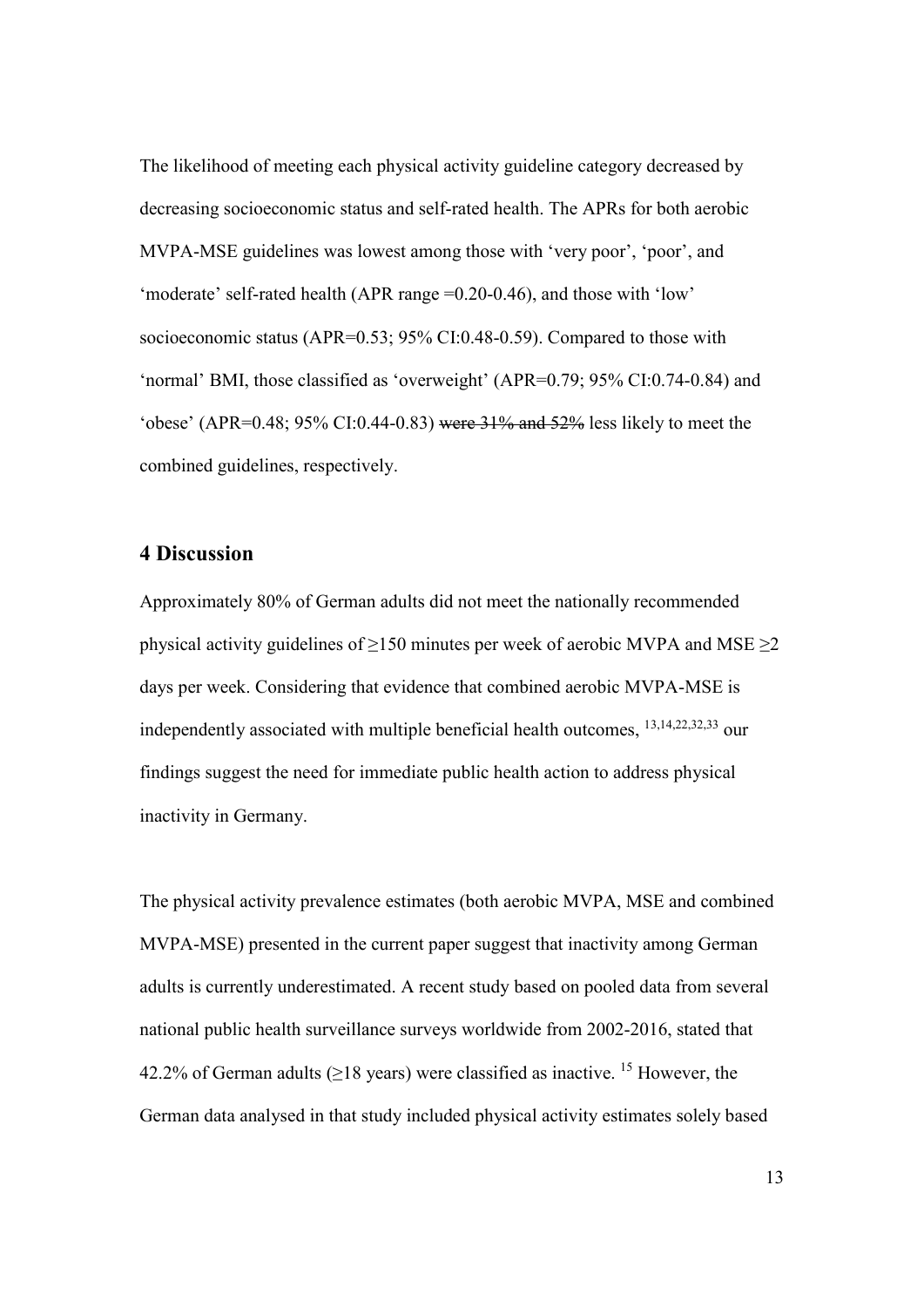on meeting/not meeting the aerobic MVPA guideline. <sup>15</sup> The present data suggest that when considering the prevalence of adults not meeting the combined MVPA-MSE guidelines (77.4%), physical inactivity among German adults is almost two-fold greater than estimates exclusively based on aerobic MVPA guideline adherence.

The aerobic MVPA guideline adherence estimated in the current study are consistent with previous studies on German adults. <sup>15,16</sup> Cross-country comparisons show that a slightly higher prevalence of German adults meets the combined guidelines compared to the U.S.<sup>22</sup> and U.K. <sup>7</sup> (22.6% vs. ~20.0 %). In contrast, lower MVPA-MSE guideline adherence estimates have been observed among Australian, <sup>24</sup> and Finnish adults 34 (10.8%-15.0%) For MSE guideline adherence, somewhat similar crosscountry patterns to those for meeting the MVPA-MSE guidelines have been observed, <sup>22,24,34</sup> with Germany levels comparable to U.S and U.K, <sup>7,23</sup> but higher than those from Australian <sup>24</sup> and Finnish studies. <sup>34</sup>

With the inclusion of a larger number of sociodemographic/lifestyle factors and the use of multivariate-adjusted analysis, the current study expands on a previous report from the GEDA 2014. <sup>17</sup> The lowest likelihood of meeting the combined MVPA-MSE guidelines was identified among those with poorer self-rated health, lower socioeconomic status, the overweight/obese and females. These sociodemographic and lifestyle correlates of combined MVPA-MSE guideline adherence are somewhat congruent with studies from other countries. 21,22,24 For example, similar studies from Australia<sup>24</sup>, Finland<sup>34</sup> and the US<sup>35</sup> have also shown sex differences and inverse income and education gradients for physical activity guideline adherence, and indicate that within the German context, these population sub-groups should be the target for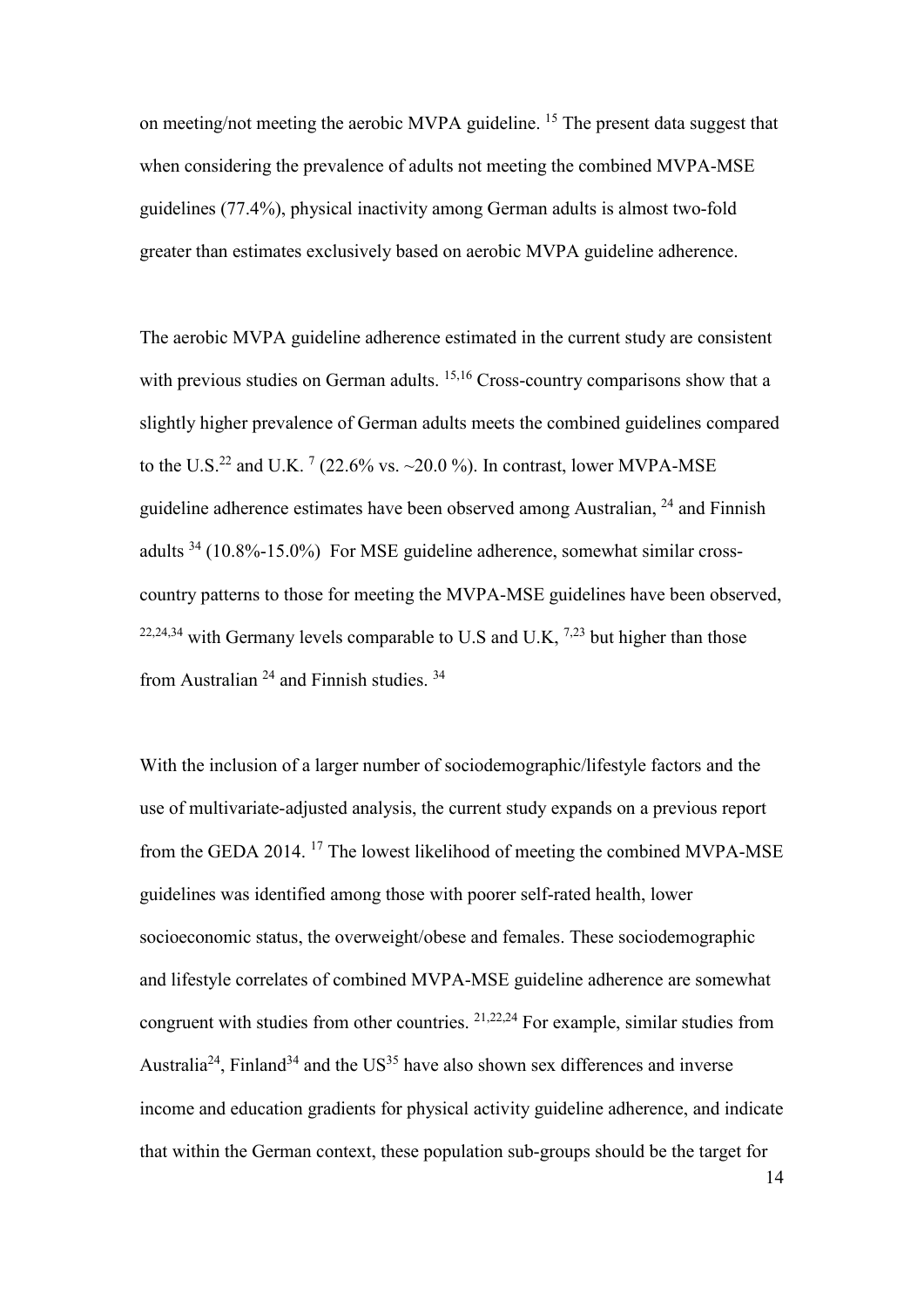future physical activity interventions. Being a German national was only significantly associated with meeting the MVPA guideline, and not meeting the MSE or both guidelines. This may suggest that MVPA and MSE may be influenced differently by nationality and hence warrants further study to examine the cause(s) of these inconsistent findings.

A previous study from Germany, <sup>17</sup> and others from Australia, Finland and the U.S. have shown a lower likelihood of meeting the combined MVPA-MSE guidelines with increasing age. 21,22,24 Therefore, it was surprising to observe in our sample of German adults no such age gradient. For example, the second-youngest group (30-44 years) had a lower APR, when contrasted with their older counterparts ( $\geq$ 45 years). While somewhat contradictory to studies from Germany and other countries,  $17,21,22,24$  one German study suggests that physical activity among older populations increases with age  $-$  especially for women. <sup>36</sup> While the causes of these mixed findings are yet to be fully established, it might be that older German adults are better informed and more aware of the health benefits of physical activity. This may positively influence being active especially among older populations who are perceiving health problems. Additionally, children leave the parental home (empty-nest-phase), so especially women have more time resources and sports clubs in Germany offer several activities, which are tailored to women.<sup>36</sup> More research is needed to first, replicate this finding in prospective studies, and second, to determine its causes, especially for the decrease of physical activity in the younger age group. Nonetheless, the age-specific physical activity patterning shown in the current study might be reflective of increasing demands/life commitments encountered as the German population's transition out of young adulthood into middle adulthood.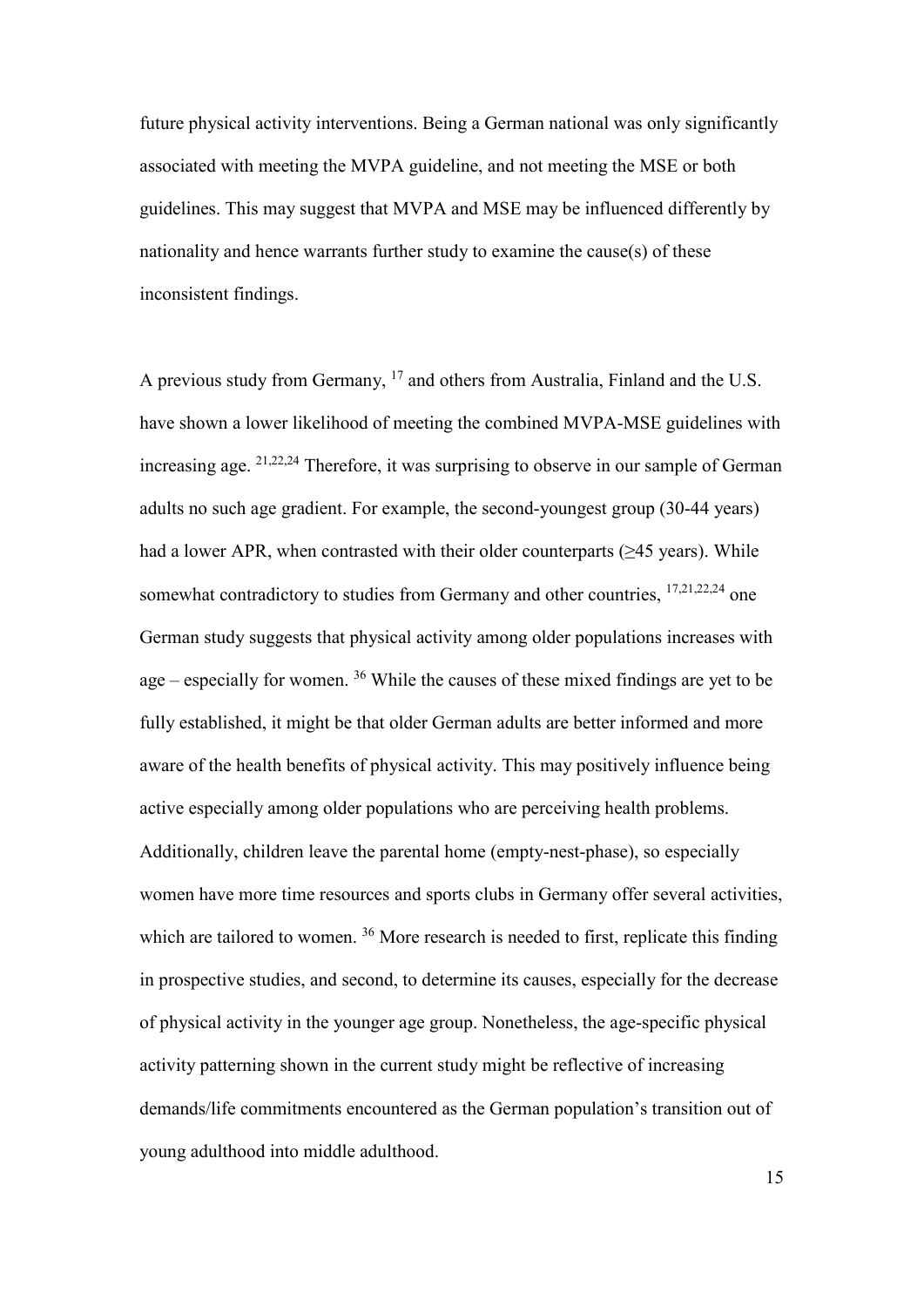The finding that ~70% of German adults do not meet the MSE guideline indicates that this physical activity may warrant future national public health attention to increase population-level engagement. Given that MSE is associated with a risk of all-cause mortality  $^{13,14,37}$ , incidence of diabetes  $^{38,39}$  and enhanced cardiometabolic health,  $^{40,41}$ these low MSE prevalence levels are concerning from a public health perspective. However, compared to aerobic MVPA, as with other countries,  $^{23,24,42}$  the promotion of MSE has been of limited focus in previous Germany public health promotion. <sup>9</sup> Importantly, our study showed that compared to those reporting insufficient aerobic MVPA, greater proportions report insufficient MSE (70.6% vs. 54.7%). Future largescale public health MSE promotion approaches should include a combination of approaches. <sup>23</sup> Potential simultaneous and multi-level MSE strategies could include; providing physical environmental support (e.g. access to fitness centres/equipment in open spaces), 43 policy support (e.g. subsiding equipment for home-based activity, gym memberships, access to qualified fitness professionals) and mass-media campaigns challenging the negative stereotypes often linked to MSE (e.g. high injury risk, excessive muscle gain). 44,45

This study examined only a limited number of the possible correlates of MVPA-MSE. Future studies are needed to examine other potential factors influencing physical activity among German adult populations. Some key influences for further research may include the examination of sociodemographic (marital status, urbanicity etc.), lifestyle (alcohol/diet etc.), psychological (intentions/motivation etc.), social (peer/social support etc.) and environmental factors (location of/access to facilities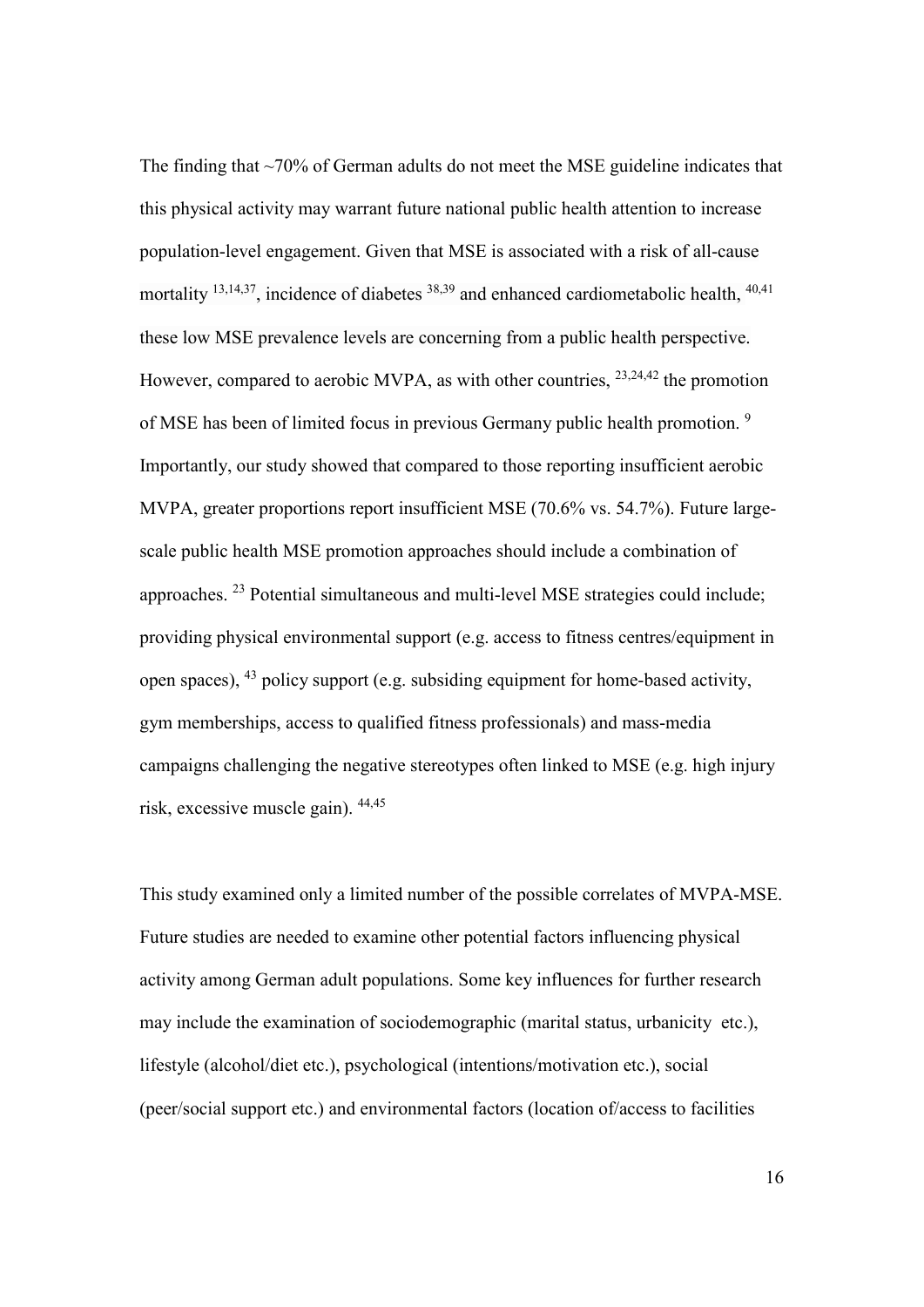etc.). <sup>18</sup> In particular, research on modifiable factors related to MSE will be of interest when developing public health interventions.

A key limitation of this study is the use of self-report MVPA-MSE assessments. We are unable to exclude the possibility this method led to common problems associated with self-report physical activity assessment (e.g. recall bias [over/underreporting], social disability bias and issues around the comprehension of survey items). <sup>46</sup> For example, in the case or aerobic MVPA, compared to accelerometry, the EHIS-PAQ underestimated time spent in with a median difference of 11.7 min/day, which suggests evidence of poor validity. Notwithstanding significant logistical constraints, such as substantial cost and high participant burden, forthcoming German physical activity surveillance studies could consider using accelerometers to assess aerobic MVPA and time-use diaries to assess MSE. Nonetheless, self-report assessments are still the most common method used to assess physical activity among large population samples. <sup>47</sup> The low GEDA 2014 response rate (27.2%) is likely to impact on our MVPA-MSE estimates. Non-responders are probably among the least active populations, and despite the steps to provide accurate survey weighting to correct for non-response, we urge that the physical activity estimates reported here be viewed as conservative.

Strengths of this study include the recruitment of a large national-representative sample of German adults. The GEDA 2014 sample (n=24,016) is approximately 20 fold larger than previous German physical activity prevalence surveys. <sup>48</sup> A further strength was the use of the EHIS-PAQ, a standardised physical activity assessment tool assessing both aerobic MVPA and MSE.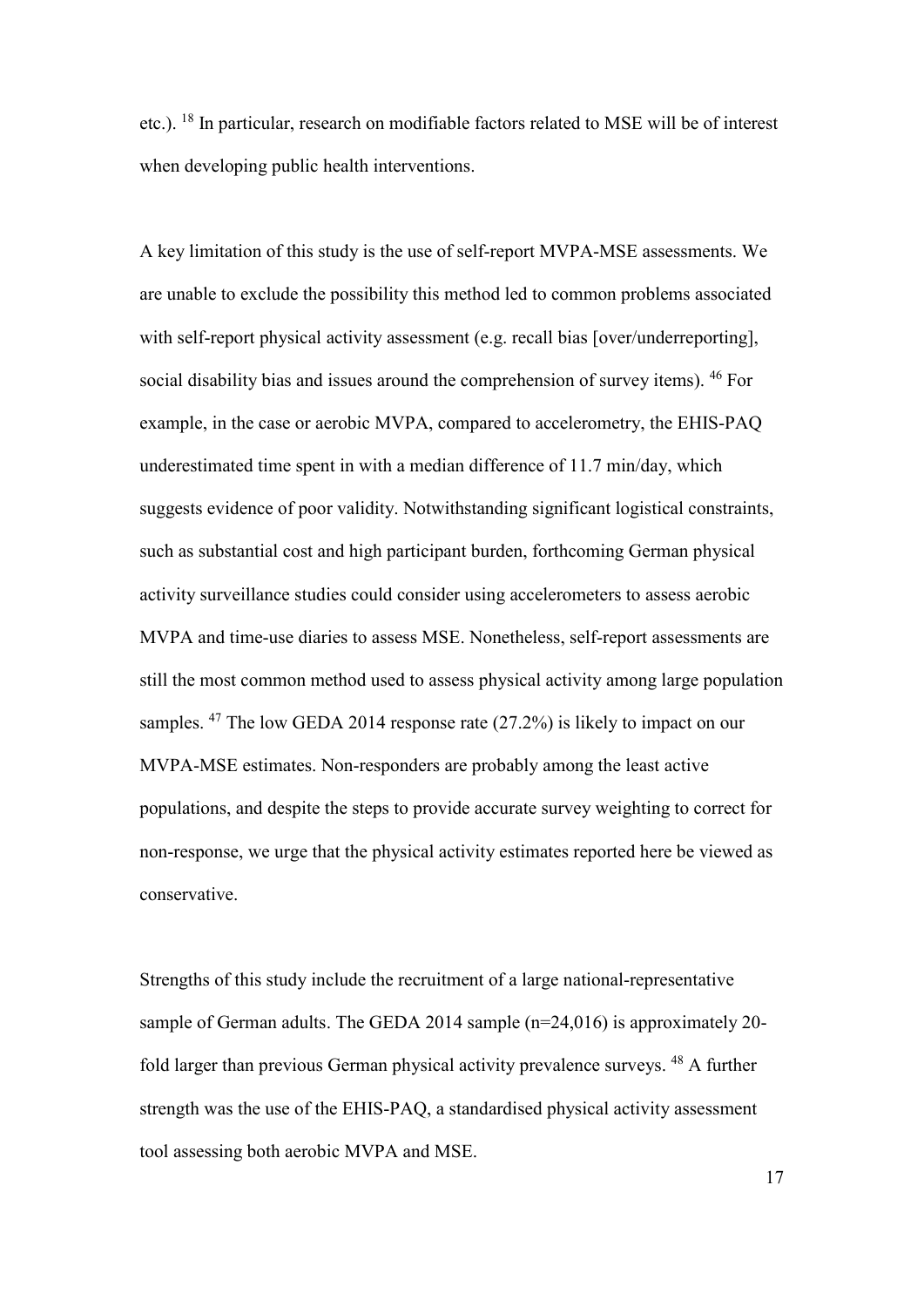#### *4.1 Perspectives*

Most German adults do not meet the nationally recommended aerobic MVPA-MSE guidelines. These low prevalence levels are concerning from a public health perspective, and highlight that there is a need to provide large-scale physical activity interventions to promote/support both MVPA-MSE uptake and adherence among German adults. Future public health interventions should target those with low socioeconomic status, poor self-rated health, and obese populations.

## **Acknowledgements**

We thank all GEDA 2014 participants for their generous donation of time when taking part in this study. We thank the Robert-Koch Institute for providing the public data set. This research was funded by the Social and Health Sciences in Sport Institute of Sport Science, University of Bayreuth that provided funding for an overseas visiting scholar.

## **Competing interests**

All authors declare that they have no competing interests.

# **Authors' contributions**

Bennie and Tittlbach conceptualised the study and developed the initial research plan. Bennie conducted the data analysis and drafted the initial manuscript. Tittlbach and De Cocker provided expertise on the analysis and interpretation of data and assisted in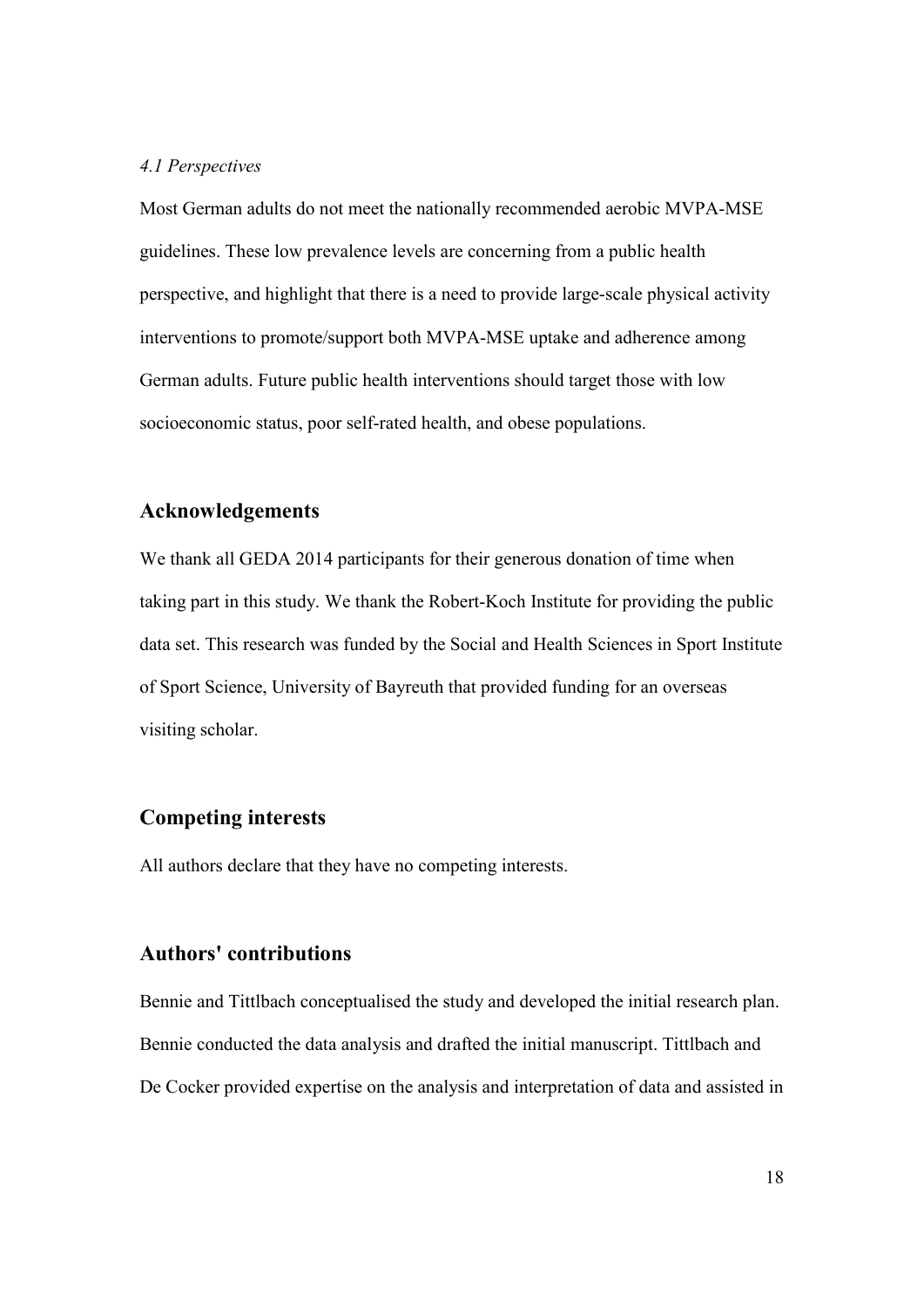drafting the manuscript. All authors read and approved the final version of the manuscript for publication.

#### **Acknowledgements**

We thank the Robert-Koch Institute for providing the public data set. We thank all GEDA 2014 participants for their generous donation of time when taking part in this study. This research was funded by the Social and Health Sciences in Sport Institute of Sport Science, University of Bayreuth that provided funding for an overseas visiting scholar.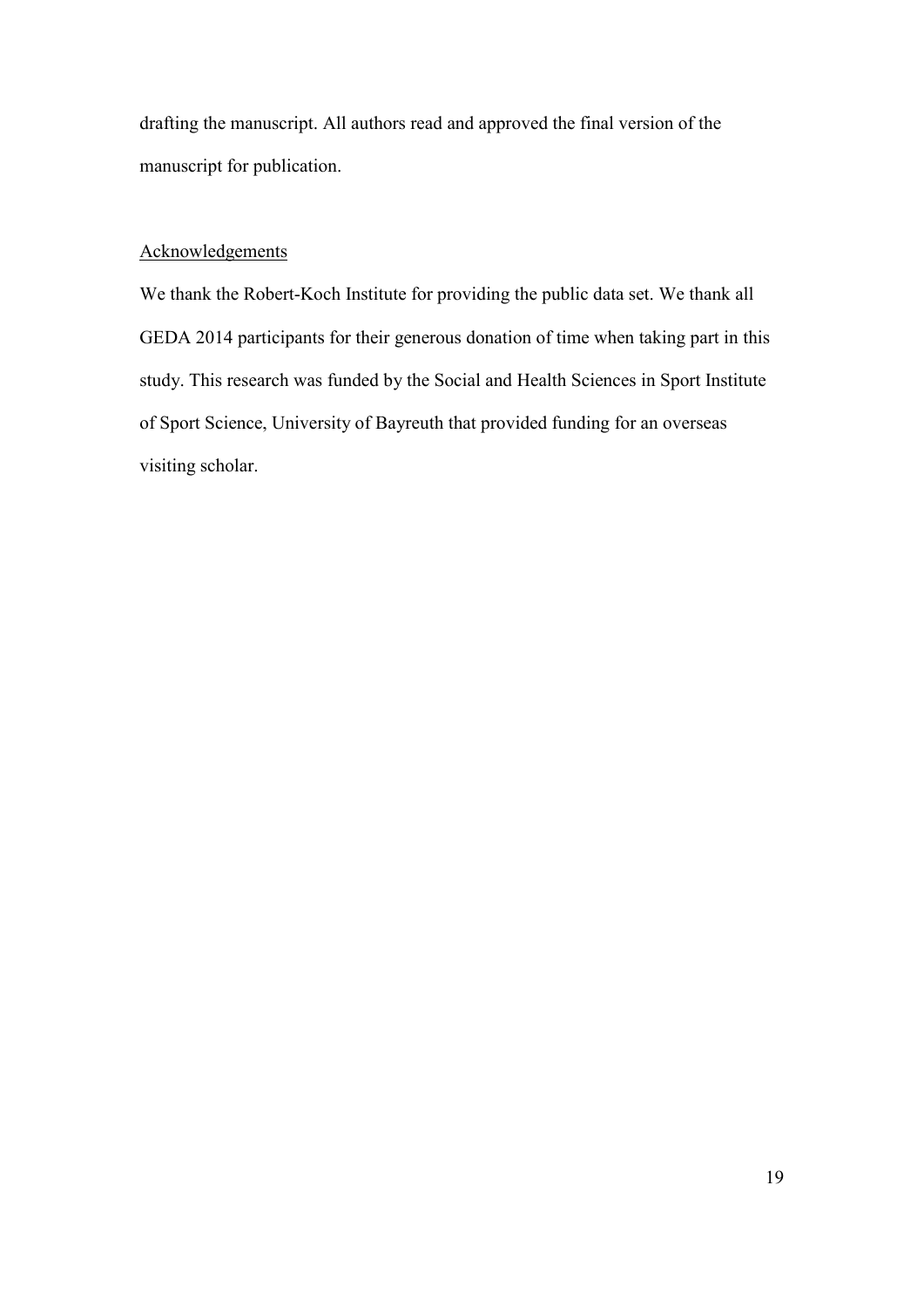# **References**

- 1. James SL, Abate D, Abate KH, et al. Global, regional, and national incidence, prevalence, and years lived with disability for 354 diseases and injuries for 195 countries and territories, 1990–2017: a systematic analysis for the Global Burden of Disease Study 2017. *The Lancet.* 2018;392(10159):1789-1858.
- 2. The Institute for Health Metrics and Evaluation. Health Data: Germany. [http://www.healthdata.org/germany.](http://www.healthdata.org/germany) Published 2019. Accessed 14.6, 2019.
- 3. Lee IM, Shiroma EJ, Lobelo F, Puska P, Blair SN, Katzmarzyk PT. Effect of physical inactivity on major non-communicable diseases worldwide: an analysis of burden of disease and life expectancy. *Lancet (London, England).*  2012;380(9838):219-229.
- 4. Oja P, Titze S. Physical activity recommendations for public health: development and policy context. *Epma j.* 2011;2(3):253-259.
- 5. World Health Organization. *Global Recommendations on Physical Activity for Health.* Geneva, Switzerland2010.
- 6. Australian Government Department of Health. Australia's physical activity and sedentary behaviour guidelines (adults). In. Canberra, ACT: Australian Government 2014.
- 7. U.K Department of Health PA, Health Improvement and Protection,. Start Active, Stay Active: A report on physical activity from the four home countries' Chief Medical Officers. In:2011.
- 8. UKK Institute. UKK Institute's Physical Activity Pie. In*.* Vol 20162016.
- 9. Federal Ministry for Health. National Recommendations for Physical Activity and Physical Activity Promotion. Federal Ministry for Health. [https://www.sport.fau.de/files/2015/05/National-Recommendations-for-](https://www.sport.fau.de/files/2015/05/National-Recommendations-for-Physical-Activity-and-Physical-Activity-Promotion.pdf)[Physical-Activity-and-Physical-Activity-Promotion.pdf.](https://www.sport.fau.de/files/2015/05/National-Recommendations-for-Physical-Activity-and-Physical-Activity-Promotion.pdf) Published 2016. Accessed 12.06, 2019.
- 10. Garber CE, Blissmer B, Deschenes MR, et al. American College of Sports Medicine position stand. Quantity and quality of exercise for developing and maintaining cardiorespiratory, musculoskeletal, and neuromotor fitness in apparently healthy adults: guidance for prescribing exercise. *Medicine and science in sports and exercise.* 2011;43(7):1334-1359.
- 11. Schoenborn C, Adams PF, Peregoy JA. Health behaviors of adults: United States, 2008–2010. In: Statistics NCfH, ed*.* Vol 10: Vital Health Stat; 2013.
- 12. U.S. Department of Health and Human Services. Physical Activity Guidelines for Americans, 2nd edition. In. Washington, DC.2018.
- 13. Stamatakis E, Lee IM, Bennie J, et al. Does Strength-Promoting Exercise Confer Unique Health Benefits? A Pooled Analysis of Data on 11 Population Cohorts With All-Cause, Cancer, and Cardiovascular Mortality Endpoints. *Am J Epidemiol.* 2018;187(5):1102-1112.
- 14. Tarasenko YN, Linder DF, Miller EA. Muscle-strengthening and aerobic activities and mortality among 3+ year cancer survivors in the U.S. *Cancer causes & control : CCC.* 2018;29(4-5):475-484.
- 15. Guthold R, Stevens GA, Riley LM, Bull FC. Worldwide trends in insufficient physical activity from 2001 to 2016: a pooled analysis of 358 populationbased surveys with  $1·9$  million participants. *The Lancet Global Health*. 2018.
- 16. Global Observatory for Physical Activity. Physical Activity Country Card: Germany.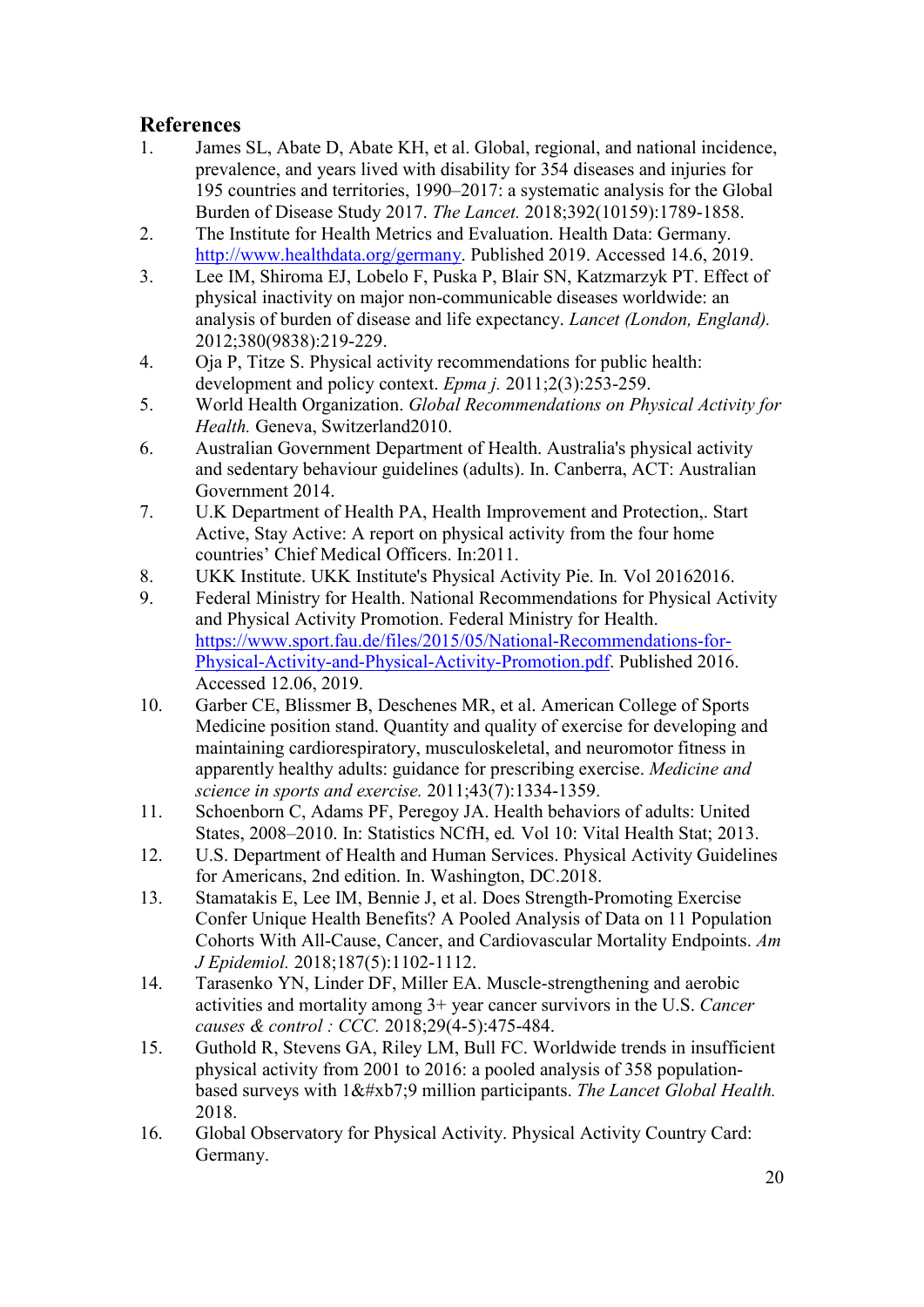[http://www.globalphysicalactivityobservatory.com/Translation%20of%20coun](http://www.globalphysicalactivityobservatory.com/Translation%20of%20country%20cards/Germany%20trad.pdf) [try%20cards/Germany%20trad.pdf.](http://www.globalphysicalactivityobservatory.com/Translation%20of%20country%20cards/Germany%20trad.pdf) Published 2019. Accessed 14.6, 2019.

- 17. Finger JD, Mensink G, Lange C, Manz K. Health-enhancing physical activity during leisure time among adults in Germany. *Journal of Health Monitoring.*  2017;2(2).
- 18. Bauman AE, Reis RS, Sallis JF, Wells JC, Loos RJ, Martin BW. Correlates of physical activity: why are some people physically active and others not? *Lancet (London, England).* 2012;380(9838):258-271.
- 19. Hallal PC, Andersen LB, Bull FC, Guthold R, Haskell W, Ekelund U. Global physical activity levels: surveillance progress, pitfalls, and prospects. *Lancet (London, England).* 2012;380(9838):247-257.
- 20. Lange C, Finger JD, Allen J, et al. Implementation of the European health interview survey (EHIS) into the German health update (GEDA). *Archives of Public Health.* 2017;75(1):40.
- 21. Bennie JA. Health-enhancing physical activity in Finland: findings from a national sample of 64,380 adults. International Society for Behavioral Nutrition and Physical Activity (ISBNPA); 2017; Victoria, Canada.
- 22. Bennie, De Cocker K, Teychenne MJ, Brown WJ, Biddle SJH. The epidemiology of aerobic physical activity and muscle-strengthening activity guideline adherence among 383,928 U.S. adults. *International Journal of Behavioral Nutrition and Physical Activity.* 2019;16(1):34.
- 23. Bennie, Lee D-c, Khan A, et al. Muscle-Strengthening Exercise Among 397,423 U.S. Adults: Prevalence, Correlates, and Associations With Health Conditions. *American Journal of Preventive Medicine.* 2018.
- 24. Bennie JA, Pedisic Z, Van Uffelen JG, et al. The descriptive epidemiology of total physical activity, muscle-strengthening exercises and sedentary behaviour among Australian adults – results from the National Nutrition and Physical Activity Survey. *BMC Public Health.* 2016;16:73(DOI: 10.1186/s12889-016-2736-3).
- 25. Finger JD, Tafforeau J, Gisle L, et al. Development of the European Health Interview Survey - Physical Activity Questionnaire (EHIS-PAQ) to monitor physical activity in the European Union. *Archives of public health = Archives belges de sante publique.* 2015;73:59.
- 26. Baumeister SE, Ricci C, Kohler S, et al. Physical activity surveillance in the European Union: reliability and validity of the European health interview survey-physical activity questionnaire (EHIS-PAQ). *International Journal of Behavioral Nutrition and Physical Activity.* 2016;13(1):61.
- 27. Ainsworth BE, Haskell WL, Herrmann SD, et al. 2011 Compendium of Physical Activities: a second update of codes and MET values. *Med Sci Sports Exerc.* 2011;43(8):1575-1581.
- 28. Yore MM, Ham SA, Ainsworth BE, et al. Reliability and validity of the instrument used in BRFSS to assess physical activity. *Med Sci Sports Exerc.*  2007;39(8):1267-1274.
- 29. Lampert T, Kroll LE, Müters S, Stolzenberg H. Measurement of socioeconomic status in the German Health Interview and Examination Survey for Adults (DEGS1). 2013.
- 30. Eurostat European Commission. European Health Interview Survey (EHIS wave 2) Methodological manual. [https://ec.europa.eu/eurostat/documents/3859598/5926729/KS-RA-13-018-](https://ec.europa.eu/eurostat/documents/3859598/5926729/KS-RA-13-018-EN.PDF/26c7ea80-01d8-420e-bdc6-e9d5f6578e7c)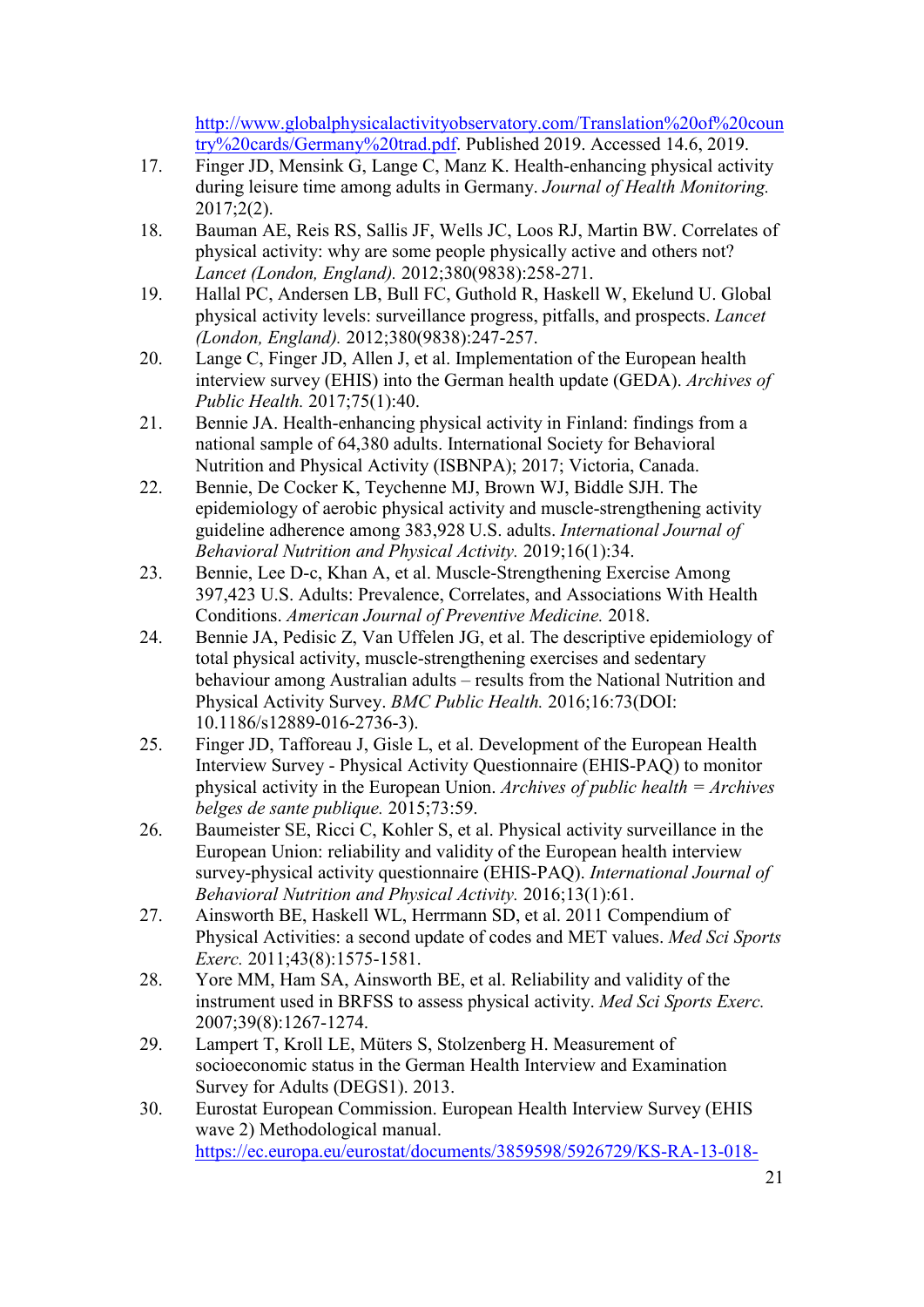[EN.PDF/26c7ea80-01d8-420e-bdc6-e9d5f6578e7c.](https://ec.europa.eu/eurostat/documents/3859598/5926729/KS-RA-13-018-EN.PDF/26c7ea80-01d8-420e-bdc6-e9d5f6578e7c) Published 2013. Accessed 17.06, 2019.

- 31. Federal Statistical Office (DESTATIS). Population projection. [https://www](https://www-genesis.destatis.de/genesis/online)[genesis.destatis.de/genesis/online.](https://www-genesis.destatis.de/genesis/online) Published 2017. Accessed 17.06, 2019.
- 32. Bird SR, Hawley JA. Update on the effects of physical activity on insulin sensitivity in humans. *BMJ Open Sport & Exercise Medicine.*  2017;2(1):e000143.
- 33. Dankel SJ, Loenneke JP, Loprinzi PD. The Individual, Joint, and Additive Interaction Associations of Aerobic-Based Physical Activity and Muscle Strengthening Activities on Metabolic Syndrome. *International journal of behavioral medicine.* 2016;23(6):707-713.
- 34. Bennie JA, Pedisic Z, Suni JH, et al. Self-reported health-enhancing physical activity recommendation adherence among 64,380 finnish adults. *Scandinavian journal of medicine & science in sports.* 2017.
- 35. Centers for Disease Control and Prevention. Adult participation in aerobic and muscle-strengthening physical activities--United States, 2011. *Centers for Disease Control and Prevention, MMWR Morb Mortal Wkly Rep*  2013;62(17):326-330.
- 36. Tittlbach SA, Jekauc D, Schmidt SCE, Woll A, Bos K. The relationship between physical activity, fitness, physical complaints and BMI in German adults - results of a longitudinal study. *European journal of sport science.*  2017;17(8):1090-1099.
- 37. Saeidifard F, Medina-Inojosa JR, West CP, et al. The association of resistance training with mortality: A systematic review and meta-analysis. *European journal of preventive cardiology.* 2019:2047487319850718.
- 38. Grontved A, Pan A, Mekary RA, et al. Muscle-strengthening and conditioning activities and risk of type 2 diabetes: a prospective study in two cohorts of US women. *PLoS Med.* 2014;11(1):e1001587.
- 39. Grontved A, Rimm EB, Willett WC, Andersen LB, Hu FB. A prospective study of weight training and risk of type 2 diabetes mellitus in men. *Arch Intern Med.* 2012;172(17):1306-1312.
- 40. Ashton RE, Tew GA, Aning JJ, Gilbert SE, Lewis L, Saxton JM. Effects of short-term, medium-term and long-term resistance exercise training on cardiometabolic health outcomes in adults: systematic review with metaanalysis. *Br J Sports Med.* 2018:bjsports-2017-098970.
- 41. Lemes ÍR, Ferreira PH, Linares SN, Machado AF, Pastre CM, Netto J. Resistance training reduces systolic blood pressure in metabolic syndrome: a systematic review and meta-analysis of randomised controlled trials. *Br J Sports Med.* 2016:bjsports-2015-094715.
- 42. Strain T, Fitzsimons C, Kelly P, Mutrie N. The forgotten guidelines: crosssectional analysis of participation in muscle strengthening and balance & coordination activities by adults and older adults in Scotland. *BMC public health.* 2016;16(1):1108.
- 43. Harada K, Oka K, Shibata A, et al. Strength-training behavior and perceived environment among Japanese older adults. *J Aging Phys Act.* 2011;19(3):262- 272.
- 44. Phillips SM, Winett RA. Uncomplicated resistance training and health-related outcomes: evidence for a public health mandate. *Curr Sports Med Rep.*  2010;9(4):208-213.